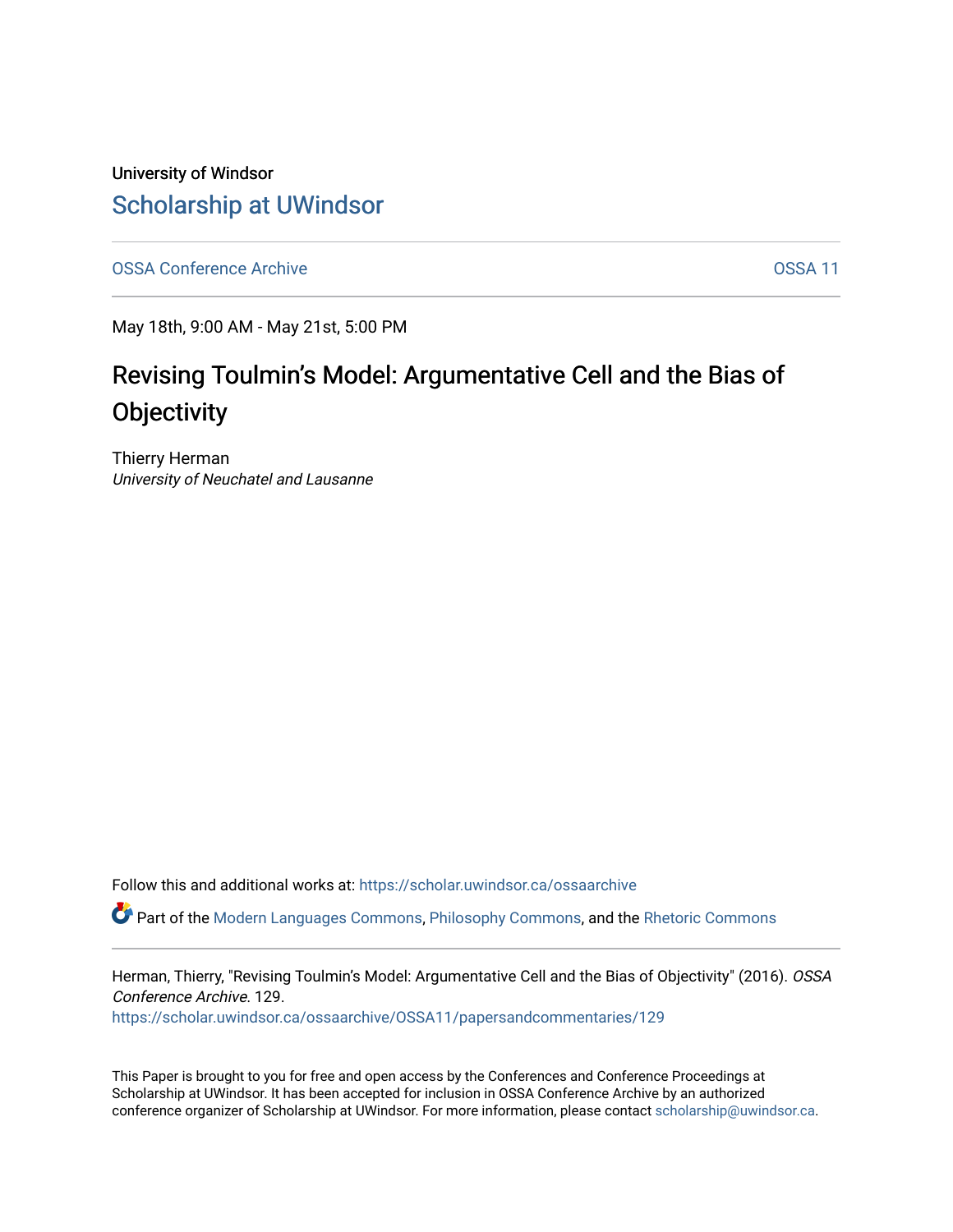# Revising Toulmin's Model: Argumentative Cell and the Bias of **Objectivity**

# THIERRY HERMAN

*Faculté des Lettres et Sciences humaines Universités de Neuchâtel, Lausanne et de la Suisse italienne Université de Neuchâtel, Institut de Littérature française, Pierre-à-Mazel 7, 2000 Neuchâtel Université de Lausanne, EFLE, Bâtiment Anthropole, 1015 Lausanne-Dorigny Switzerland [Thierry.Herman@unine.ch;](mailto:Thierry.Herman@unine.ch) [Thierry.Herman@unil.ch](mailto:Thierry.Herman@unil.ch)*

**Abstract:** Toulmin's model (1958) may be used to define an argumentative cell (Plantin 2005), but I'll argue that it needs to be revised with some linguistic and pragmatic insights in order to better describe arguments as they occur. These refinements about "data" and "backings" in Toulmin's model will shed some light on some effects of what we call a "bias of objectivity" in the layout of arguments.

**Keywords:** argumentative cell, data, evidentiality, layout of arguments, linguistics, objectivity, rhetoric, Toulmin

# **1. Introduction**

Stephen Edelston Toulmin is, for sure, "one of the founding fathers of the modern theory of argumentation" (van Eemeren et al., 2014, p. 204). It is indeed quite intimidating to come back to his very famous "layout of arguments" model (Toulmin, 1958/1993) in order to refine it from the linguistic and rhetorical point of view that I defend; but I will explain why I think it must be amended. This layout, presented in the third chapter of his 1958 book ("The Uses of Argument"), had a significant influence, maybe less in its original field—philosophy—than in public communication sciences (van Eemeren et al., 2014, p. 228), text linguistics and approaches in rhetoric and discourse analysis (de Jonge, 2008). Formal logic has published some criticisms about this model, and that's not really a surprise since Toulmin thought logic to be inadequate to address the practical reason of human affairs and logical norms to be irrelevant in ordinary practices of argumentation. Some theorists of ordinary argumentation have also considered Toulmin's model as ambiguous or vague (van Eemeren, 1996). This model has sparked a number of debates and clarifications about its usefulness and its problems, and some scholars like James Freeman or David Hitchcock remain strong advocates of this layout (Freeman, 2011; Hitchcock, 2003; Hitchcock & Verheij, 2006). More than fifty years after its publication, it seems that the layout of arguments is still widely used and it still constitutes the touchstone of most French books about argumentation (Amossy, 2012; Danblon, 2005; Plantin, 2005).

Even if a lot has been said (and clarified) about some components of the layout, for example the difficulty to define a warrant or to distinguish between a warrant and data [see van Eemeren et al. (2014), chapter 4, for a great summary of the debates], the fact remains that applying Toulmin's model to real ordinary examples is quite an uneasy task. My students are dealing with challenges when they try to apply this model to monological texts and so do I (see also Herman & Micheli, 2015). These difficulties have led me to identify four problems in the layout of arguments. The ambition of this talk is to address these four problems and to offer various insights in order to refine the model according to the criteria of the rhetorical and descriptive point of view I defend and use. One of these problems paves the way to what I call an objectivity bias, which I'll come back to. It should also be pointed out that this communication

Bondy, P., & Benacquista, L. (Eds.). *Argumentation, Objectivity, and Bias: Proceedings of the 11th International Conference of the Ontario Society for the Study of Argumentation (OSSA), 18-21 May 2016*. Windsor, ON: OSSA, pp. 1-23.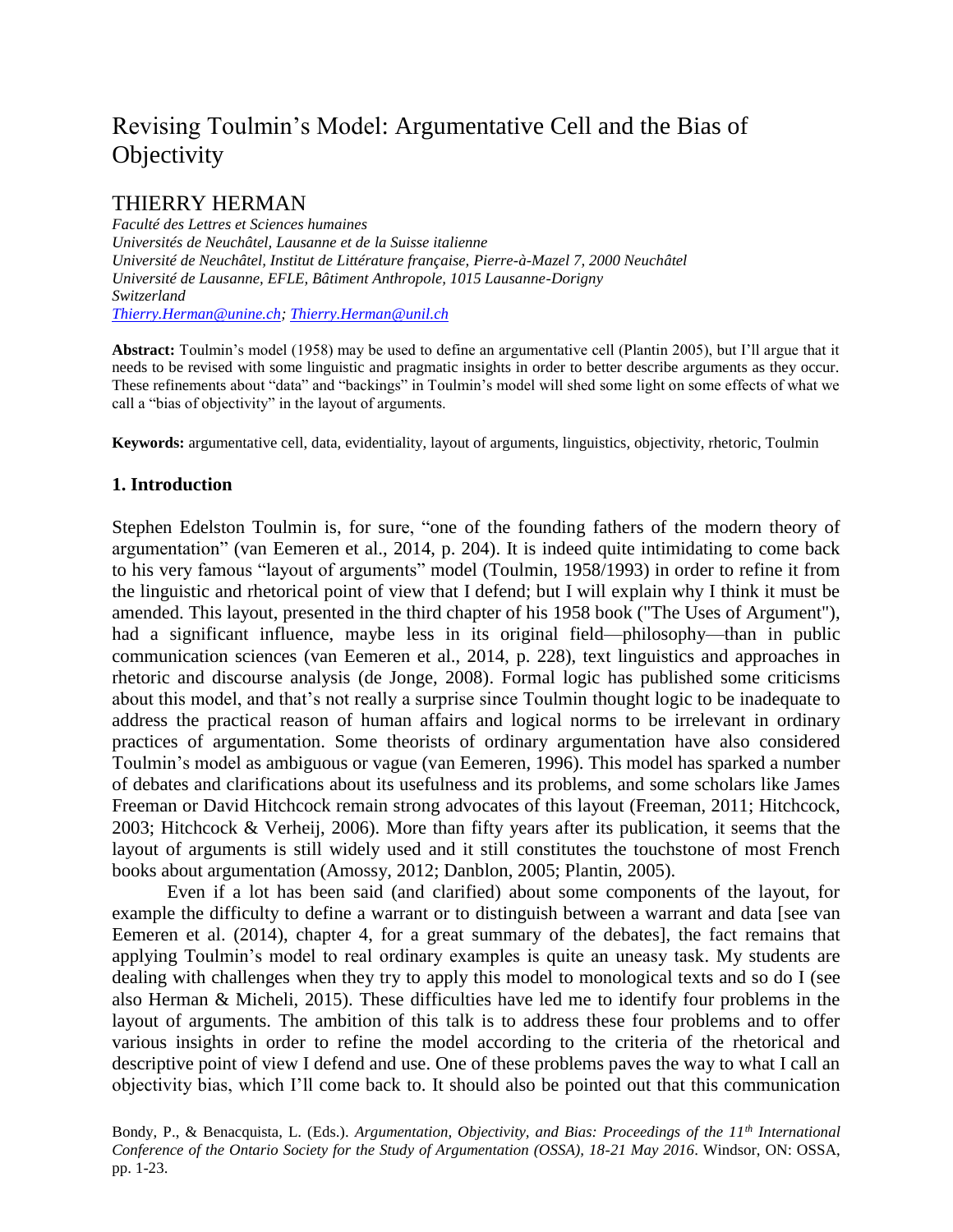offers research suggestions and—from my point of view—promising solutions. However, these propositions need to be refined, through extensive testing conducted on the corpus. As long as this text may be, it does only provide an overview of the background I wish to investigate in the near future.

I will first explain the theoretical frame I use, before briefly recalling Toulmin's model. Then, I will set out the four issues and discuss them through a slightly modified model of the layout of argumentation. Far from being iconoclastic, my approach is not intended to draw a line under Toulmin's layout of arguments, but to refine a model by a linguistic approach—that was alien to the *Uses of arguments*' perspective—and, ultimately, to pay a tribute to the descriptive power of its layout of arguments.

# **2. Theoretical frame**

 $\overline{a}$ 

The approach to rhetorical and argumentative discourse I will defend here postulates the interrelatedness of language, cognition and social context. The Ancient rhetorical frame I use, an Aristotelian frame, typically combines language, social context (the do and the don't in the audience's society for example) and reasoning processes and weaknesses of the audience. Unlike philosophy, rhetoric is related to the art of arguing within a specific and social context and aims at the most efficient way to achieve a speaker's goal (Aristotle, 2014; Kennedy, 1994; Perelman & Olbrechts-Tyteca, 1958). Even if moral questions may arise about such uses of language, rhetoric seems the best framework to investigate argumentation expressed in *natural language*  and *aiming at being accepted* by an audience. To be clearer, the core of the rhetoric, viewed as a process (Tindale, 1999), is *anticipation*. A speaker must steadily think about the *effects* each of his or her communicative choices, within situational parameters, may produce on the members of the audience's mind, and adapt her speech accordingly<sup>1</sup>. Better still, an effective rhetor, I assume, will construct or schematize (Grize, 1990; 1996) her discourse in order to control or to provoke effects—either by cancelling undesirable ones or by favouring effects that contribute to the persuasive goal.

The consequences of this perspective are at least twofold: (i) analysing a persuasive discourse implies analysing a *process* rather than a product which is why we will try to explain how discursive and linguistic features may create cognitive effects that in turn contribute to achieving the persuasive goal; (ii) as each discursive feature (word, syntax, intonation, *etc.*) is potentially a building block of the rhetor's persuasive strategy, I will analyse speeches or texts *as they evolve and in the way they are delivered*: even if the reasoning that links an argument and its conclusion is identical whether the speaker says "A, therefore C" or "C, because A", it may be significant to investigate the different cognitive effects of such layouts—for the same reason, I generally do not rephrase what the speaker has said in a formal language.

The idea of giving one's consent is historically central to any account of rhetoric, which is here very minimally defined as "the discipline by which a speaker publicly delivers at least an opinion (thereby constructing a stance within a social territory) in view of gaining (part of) the audience's adhesion" (Herman, Forthcoming). Rhetorical strategies are the discursive processes by which the speaker attempts to achieve the goal of securing adhesion. These definitions highlight two constitutive features of any argument: the opinion defended by the speaker and the fact that this opinion comes with various rhetorical strategies meant to increase the chances of

<sup>&</sup>lt;sup>1</sup> We adopt here the notational convention whereby speakers are referred to as females and addressees are referred to as males.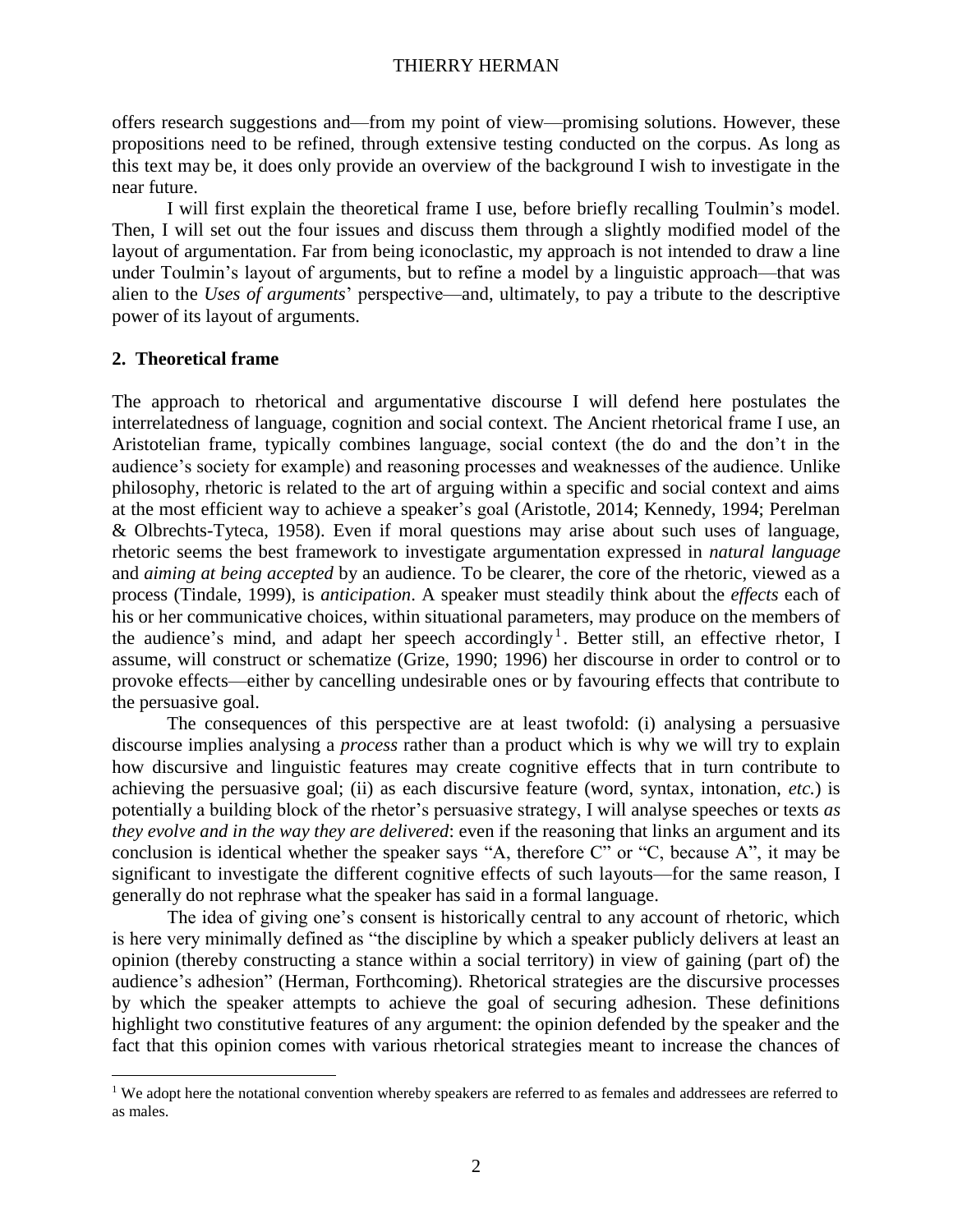adhesion. However, these two features are not yet sufficient to trigger an argumentative process; argumentation, for us, is one possible way of making someone adhere to a position. More specifically, according to Jacquin and Micheli (2012),

Argumentation can be thought of as a specific mode of the verbal processing of disagreements, which consists in the construction of solid positions, namely positions that are supported by textual justificatory work and that are situated through dialogical and interactional positioning work. [my translation] (p. 600)

This definition moves away from the goal of adhesion that we attributed to rhetoric and, at the same time, adopts the idea of positioning by introducing three fundamental components: the idea of real or potential disagreement, the idea of support or justification and the idea of resistance to adverse positions ("solid constructions"). Such components may be studied with the help of Toulmin's famous model of arguments (1958/2003).

# **3. Toulmin's layout and the argumentative cell**

In a dialectical perspective, Toulmin starts the layout of arguments by the claim, this is to say the standpoint one would like to be adopted or believed by the audience. But this audience will not accept the claim and may, more often than not, challenge it by asking 'What have you got to go on?' (Toulmin, 1958/1993, p. 102). That pushes the speaker to give Datum or Data ("Grounds" in (Toulmin, Rieke, & Janik, 1979), i.e., facts, as arguments leading to the claim. Still, this move can be challenged by a new question: 'How do you get there?' (Toulmin, Rieke, & Janik, 1979). Answering this question forces the speaker to offer a Warrant that shows the relationship between Data and Claim. Data, Warrant and Claim are not connected as logical syllogisms are: the Claim is only a probability. This approximate way to argue entails to bring in the "degree of force which our data confer on our claim in virtue of our warrant" (Toulmin, 1958/1993, p. 93). The role of this force is represented by the Qualifier—a kind of epistemic modality about the certainty of the provided argumentation. Because of exceptions that may arise, precisely because of the qualifier, Toulmin adds a Rebuttal to his model. This Rebuttal is a kind of unlessstatement which leads to negate the claim: "exceptional conditions which might be capable of defeating or rebutting the warranted conclusion" (Toulmin, 1958/1993, p. 94). Finally, Toulmin adds a new challenging question about the Warrant: "why in general this warrant should be accepted as having authority?" (1958/1993, p. 95), since "warrants are not self-validating" (Toulmin et al., 1979, p. 62). Toulmin's last component is 'Backing'. The Backing is fielddependent, according to Toulmin, and it can present known statements in certain fields, legal rules, physical forces, *etc*.

The final layout is the following one: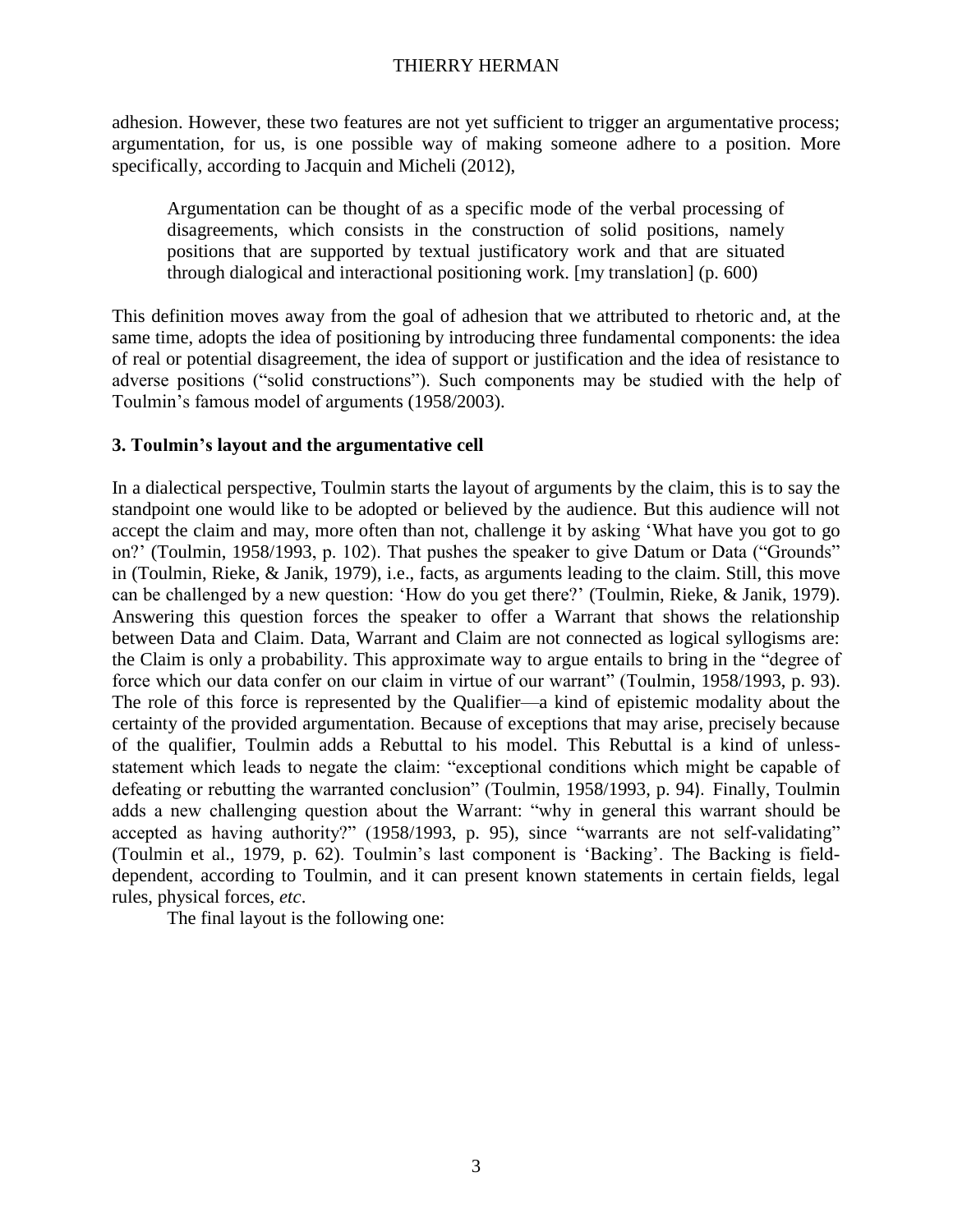

I will call this layout an "argumentative cell", following Christian Plantin's work (1990; 1996; 2005) on this unit from his reading of Toulmin:

Most of all, a broad interpretation of Toulmin's model—maybe an extrapolation—lays the foundations of a unit one could call an "argumentative cell", articulated to a text's dimensions. This cell embeds the following elements:

- o an argumentation, connecting a position (a thesis, a conclusion) to supporting data (an argument);
- o a refutation, *i.e.* an allusion to the position of an adversary who defends a different conclusion, and a negation of this position.

This cell organisation does not depend on a form or a definite textual element; it [...] corresponds to an utterance as well as to a paragraph. [my translation] (Plantin 1990, p. 33)

Plantin's idea is really important: identifying a basic or extended argumentative unit leads to better envision structures or argumentation and helps to give a frame in which we can consider how components of this unit interact. Plantin (1990) does argue that an argumentative cell integrates justification (a claim requires good reasons to defend it), rhetoric (the cell is built on a relationship with an addressee) and dialectic, because the argumentative cell is submitted to a refutation by the addressee (p. 34). But he does not say if this integration is always necessary. I will consider that there are only three macro-categories of argumentative cells—whose nucleus is a claim:

1. A claim and its justification (no refutation): "It's Saturday; so Jean is probably at home."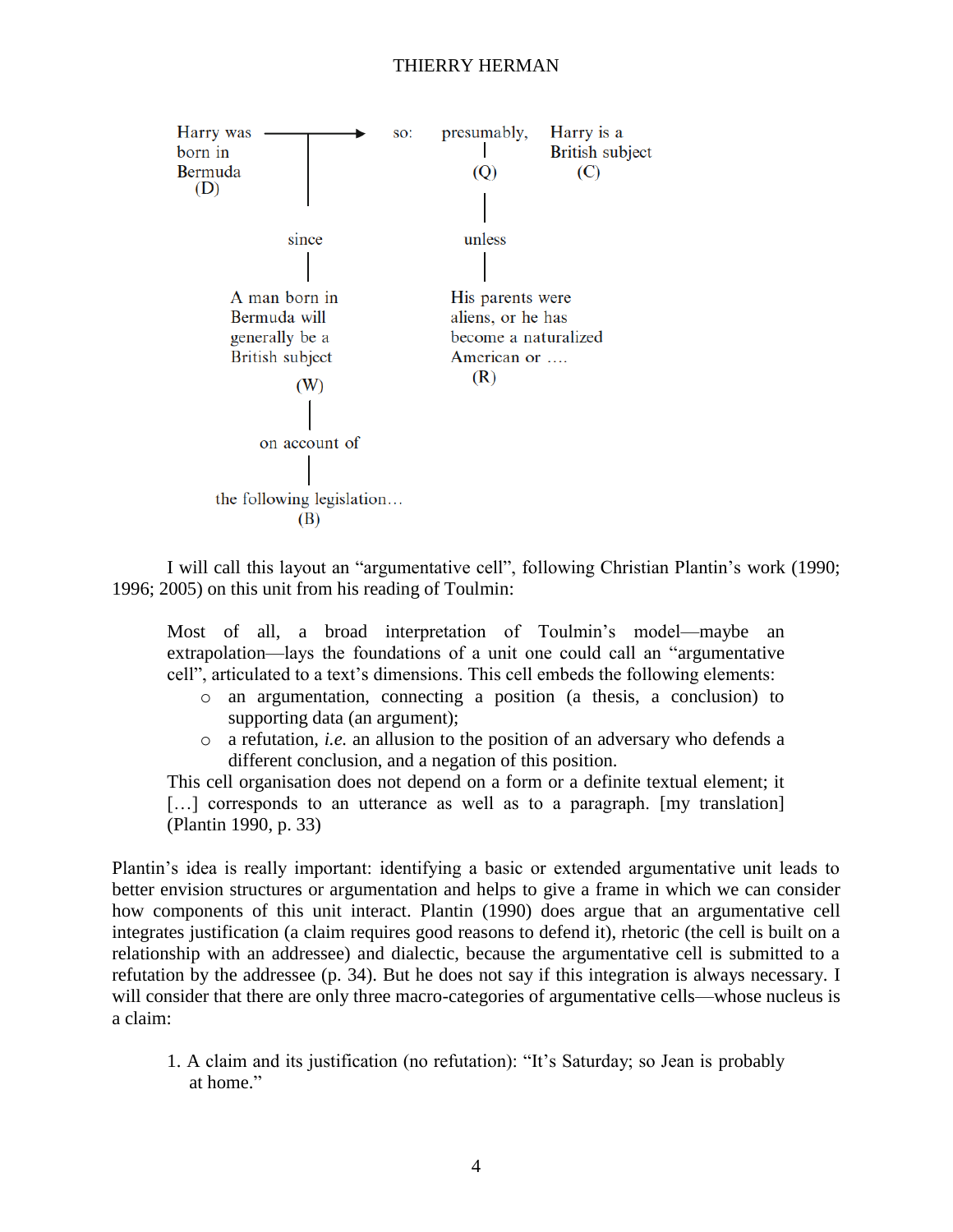- 2. A claim and its counter-argumentation (counter-claim and/or counterarguments but no justification of the claim): "Even if it's raining, Mary should not give up her walk" (no arguments why she should not give up).
- 3. A claim, its justification and counter-argumentation<sup>2</sup>: "I know it's late. But I need to finish this work and this is why I'm asking you for help."

Such a typology illustrates for now that the necessary component of an argumentative cell is a claim: this is the component which give boundaries to a cell. Note that a claim is different than a conclusion—despite the fact that Toulmin's claim has been translated as "conclusion" in French. I consider it as an assertion for which the speaker marks a personal commitment whereas a conclusion can be, for example, the opponent's justified standpoint. Note also that an argumentative cell cannot consist of a claim alone<sup>3</sup>.

Now argumentative cells can combine between them and forge a greater complex unit. It is the case, for example, when a justified claim in an argumentative cell is used to justify a further claim afterwards. This leads the way to complex structures of argumentation, but this subject will be tackled later.

#### **4. Four problems**

 $\overline{a}$ 

The useful layout by Toulmin nevertheless presents some problems which are already tackled by argumentation theorists about the nature of the warrant, the difference between Data and Backing or the question of field-dependency. I will not directly here argue about these problems; let me simply say, in order to be clearer in the following pages, that I am in line with Hitchcock's view on warrant. Hitchcock (2003) shows that, for Toulmin, a warrant always has a *generalized* form which offers an inference-license: "you can infer from data of this kind a corresponding claim of this kind" (p. 73). This bridging statement between Data and Claim is not a major premise that links a case and a result, like in a syllogism, but a general inference beyond the particular case<sup>4</sup>.

The first problem occurs when analysing natural argumentative texts as processes. For example, when a sentence begins with a concessive marker—like "even if"—how is it possible to integrate the concession in a Toulminian layout? What to do if a claim is justified by another claim and not by facts? To be more specific, I have identified four problems that are not really discussed, to the best of my knowledge, in the literature about Toulmin's model—and this is the reason why I wanted to share my thoughts in this OSSA conference.

1. The first problem is the constant definition of Data or Grounds as facts or factual information in Toulmin's work. Actually, we can easily find examples where a claim is justified by other opinions or interpretative statements, like this comment on the *New York Times* website, in which no utterance is factual: "Trump is America's response to the smug, condescending arrogance from NYC and [Washington] DC. The non-stop bashing of white, Christian Americans has consequences. It just shows how out of touch the elites are with the average American". "The bashing of white, Christian Americans" is used as a Datum to justify the

<sup>2</sup> Counter-argumentation can be complete (argument and conclusion) or not; counter-argumentation can also be a concession or a rebuttal.

<sup>3</sup> What happens if an argument supports two different claims ["divergent argumentation" (cf. Walton, 1996)]? I have not thoroughly examined this aspect yet, but I tend to consider that there would be two argumentative units.

<sup>4</sup> Note that Toulmin argued in his seminal book that Warrants are implicit and Data explicit, but Hitchcock, and others, put forth that it is not sufficient to distinguish Data and Warrants: the functional difference of the components are better criteria than implicitness or explicitness.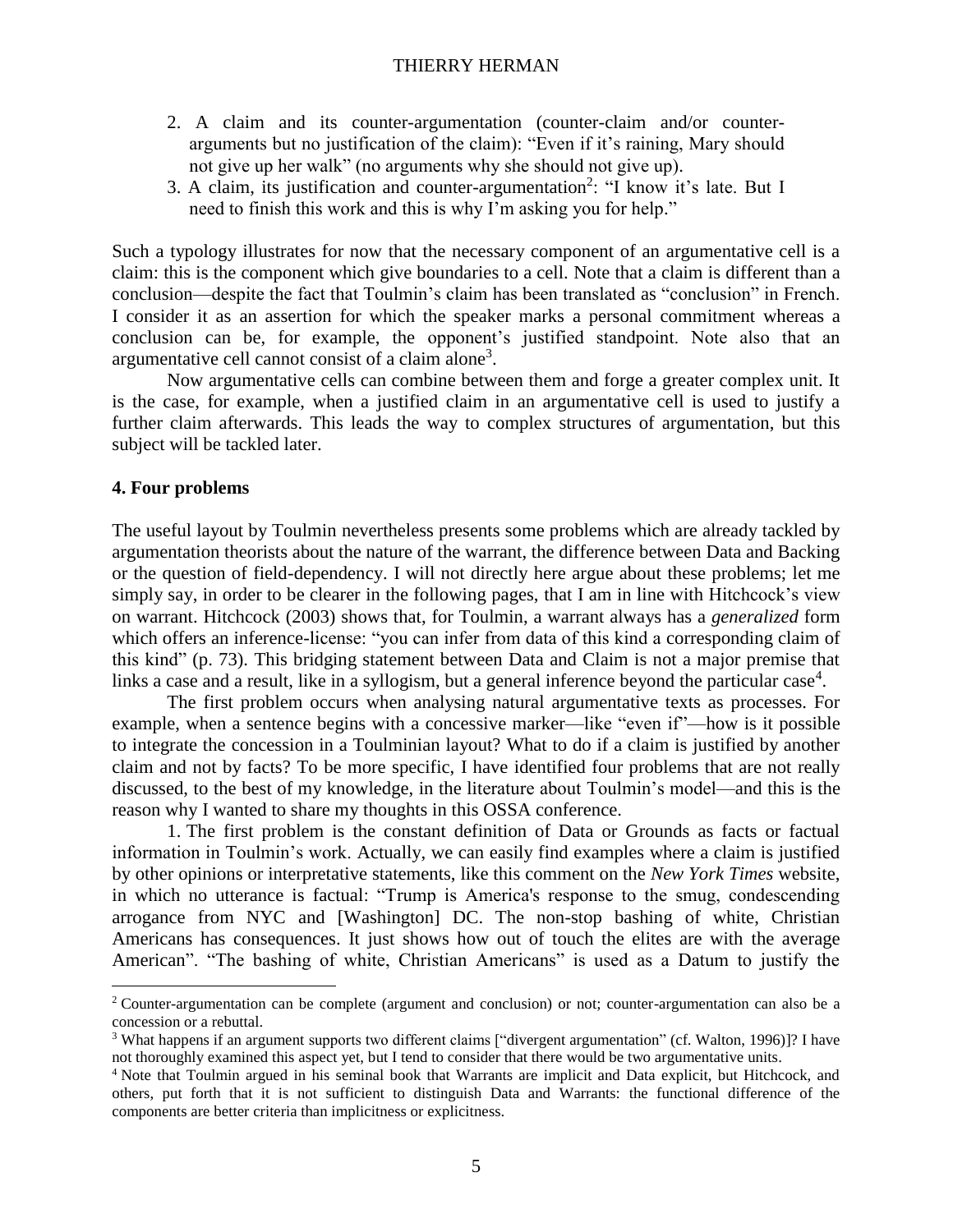success of Donald Trump's candidacy for the presidency of the United States. But it is quite hard to consider this argument as factual information, right?

2. The second problem is the nature of the Backing. The Backing is a way of ensuring the solidity of the Warrant. But it has not a clear-cut definition in Toulmin's works. I think, and I will argue about that later, that the field-dependency of the Backing can be often envisioned as a question of evidentiality (Aikhenvald, 2006). That is to say, in linguistics, how language encodes the nature of evidence for a given statement (1. existence of the evidence, or not; 2. kind of evidence). In such a way, Backing can be seen as a bridge-like statement between the case that is being argued and sources of knowledge in certain fields. It can refer to laws, shared standards, testimonies, *etc*. Toulmin uses laws in Harry's case and statistics in the Swedish Petersen's case<sup>5</sup> as examples. Given this vision, we can wonder whether there is only one place for the Backing in the layout of arguments. I will argue that Data have Backing too. Now, within this frame of Backing as (mostly) evidential proofs, it is not only Warrants that are supported by evidential credentials, but also Data. I will argue here that the layout of arguments must be completed by two kinds of Backing: Backing<sub>D</sub> and Backingw.

3. The third problem is that Toulmin's dialectical dimension fits with the component of the restriction ("Rebuttal"), but it is not the only way to tackle counter-arguments in natural argumentation processes. According to Freeman (2011), undercutters and rebuttals may both be used. In Oswald and Herman (2016), we argue that there is not enough space for concessive moves in the layout of arguments. I will argue that the unity of an argumentative cell is maximally founded on *two* joint Toulminian layouts in order to resolve this problem.

4. Finally, the last problem I encounter is how to deal with complex structures of argument (linked, convergent or serial argument) (Freeman, 1991; Snoeck Henkemans, 1992; Walton, 1996) in the Toulminian layout. I will briefly comment on this problem during the examination of the last one.

# **5. The problem of Data**

 $\overline{a}$ 

Analysing argumentation relies on the possibility to identify how argumentation is built (the argumentative cell) and the nature of its building "bricks". The work of James Freeman (2005) on "acceptable Premises" is useful in this way, since "rhetoricians have an obvious interest in classifying statements" (p. 94). Freeman (2005) uses a fourfold typology of statements; the first division is "broadly logically Determinate *vs* broadly logically indeterminate Statements". The first category uses analytic statements such as "All bachelors are unmarried", or "Either it is raining or it is not raining". The second division is "evaluative *vs* non-evaluative standpoints". The first category clearly encompasses opinions with value judgements (bad, good, beautiful, preferable, *etc*.). The second one is again divided. For Freeman (2005), it is problematic to use for non-evaluative statements a division between "interpretations" and "descriptions" (facts). Thus he argues that descriptions can be characterised by the way they offer "extensional truthconditions", that is to say: "in specifying the conditions under which these statements would be true, we would not make any references to other possible worlds" (Freeman, 2005, p. 105). Interpretations are then defined as "intensional nonevaluative statements" (Freeman, 2005, p. 105).

<sup>&</sup>lt;sup>5</sup> "Petersen is a Swede; The proportion of Roman Catholic Swedes is less than 2%; So, almost certainly, Petersen is not a Roman Catholic" (Toulmin, 1993, p. 102).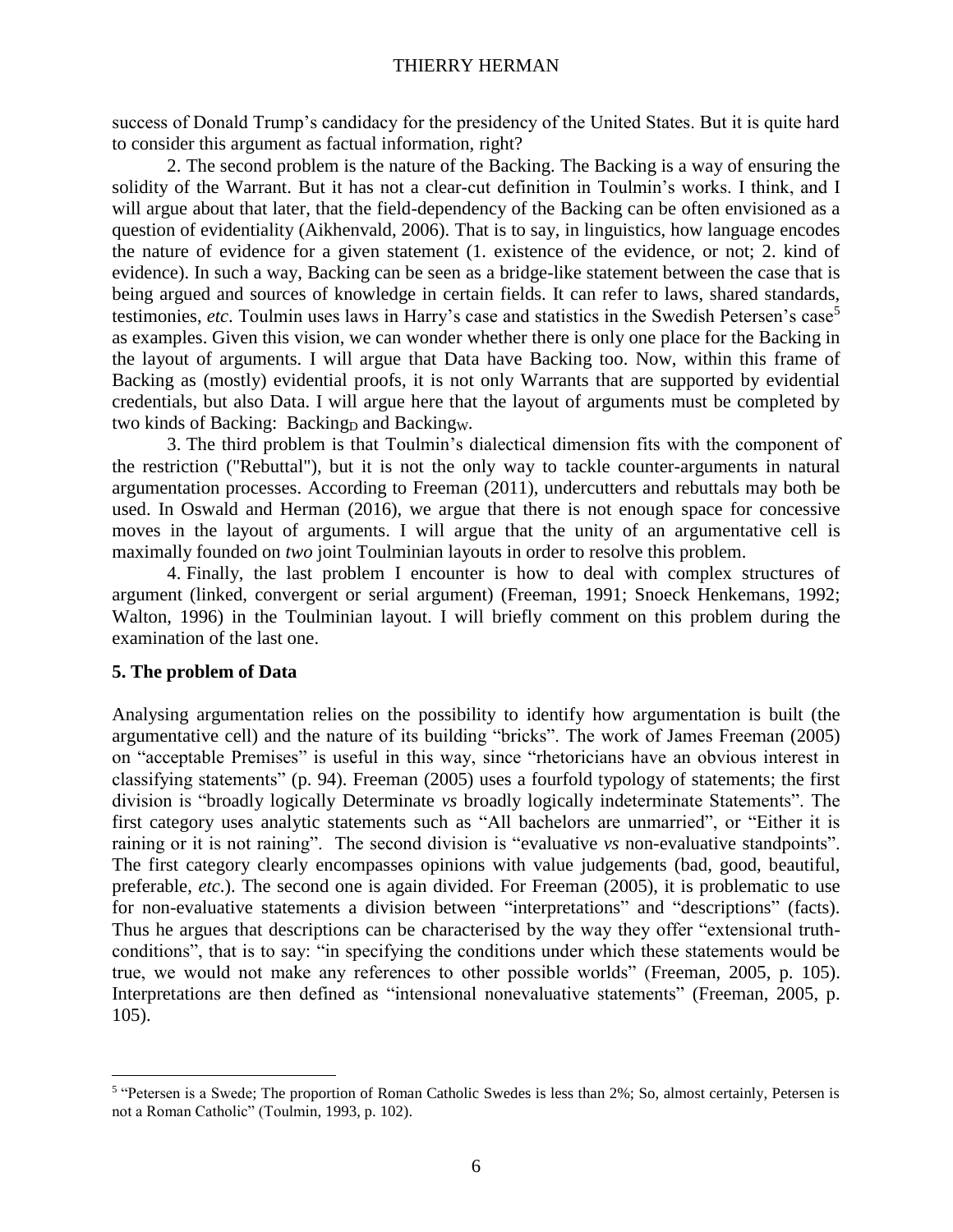These distinctions are not used in the Toulminian layout. Data are defined by Toulmin as a set of facts. Yet, some argumentative examples, as example 1, do not use facts, but evaluative statements and interpretations as Data for an (evaluative) statement in the Claim.

(1) [About the pilot of the TV show "Vinyl"] (a) The episode, (b) which is plenty movie-like, (a) could arguably stand alone as Scorsese's most satisfying film since "The Departed," (c) filled with a panoramic sense of mania, (d) a powerful use of music and (e) a fiery lead performance from Bobby Cannavale. (Hans Stiever, *Washington Post*, February 10th, 2016)

I will consider here that this utterance includes an argumentative move: three arguments are given to "prove" that Scorsese's pilot is his "most satisfying film": (1c, 1d and 1e) are justifying  $(1a)^6$ . This quite common example illustrates three problems I would like to tackle here: the complex argumentation structure (three arguments for one claim), the fact that data for a claim are not facts  $(1, v, 1d, 1e)$ , and the fact that some claims are sometimes not justified  $(1b)^7$ .

Although Freeman's work is quite interesting, I use a slightly simplified typology and a linguistic test to separate interpretations and evaluative statements from descriptions or facts<sup>8</sup>. The test, used by Gosselin (2010) on linguistic modalities to distinguish alethic modality and epistemic modality<sup>9</sup>, is the insertion of "I find that". Descriptions or facts (or statements counted as such) are independent of the speaker. Consequently, the insertion of "I find that" is difficult or impossible: "I find that Mark is 5 ft tall" seems rather  $odd<sup>10</sup>$ . Opinions (the general label I use for evaluations, pieces of advice, decisions and interpretations, *etc.*)<sup>11</sup> need a speaker's commitment (except when opinions are reported speech) and put the speaker in a position to defend them if she is challenged to do so. In example (1), we cannot find facts, using this test. So, (1a) to (1e) are opinions.

The second promising criterion has to do with the *position* of an opinion or a fact in an argumentative cell. That means studying whether the clause is used as a starting point of an argumentation (without any justification in the argumentative cell), as an imposed clause (neither justification nor argumentation below) or as a clause that has been precisely justified in the argumentative cell. Here, (1a) is justified, (1c, 1d and 1e) are starting points of argumentation, and (1b) is neither justified nor in relationship with a claim. Studying these cases allows me to create a table where components of the layout of arguments are a bit refined according to their nature and their position in an argumentative cell.

<sup>6</sup> This reading is debatable, since one can consider it as only a description of this TV show. But such a reading is not the most relevant interpretation (Sperber & Wilson, 1996) of this utterance.

<sup>&</sup>lt;sup>7</sup> In this kind of case, a claim is more a stance taking (Englebretson, 2007; Jaffe, 2009) than component of an argumentation. It does not integrate an argumentative cell, according to the definition above.

<sup>8</sup> Analytic statements can be counted as facts too.

<sup>9</sup> Alethic modality is the modality of truth whereas epistemic modality expresses a judgment on reality (certainty or uncertainty).

 $10$  Note that "Mary is at home" can be an opinion if this fact is only guessed or inferred from arguments. So, the linguistic test needs to be used in context.

<sup>&</sup>lt;sup>11</sup> Strictly speaking, we should make a difference between facts and non-facts, but this terminology feels rather artificial, which is why I prefer to label non-facts as opinions. The category "Interpretation" used by Freeman in his typology is also considered as an opinion here.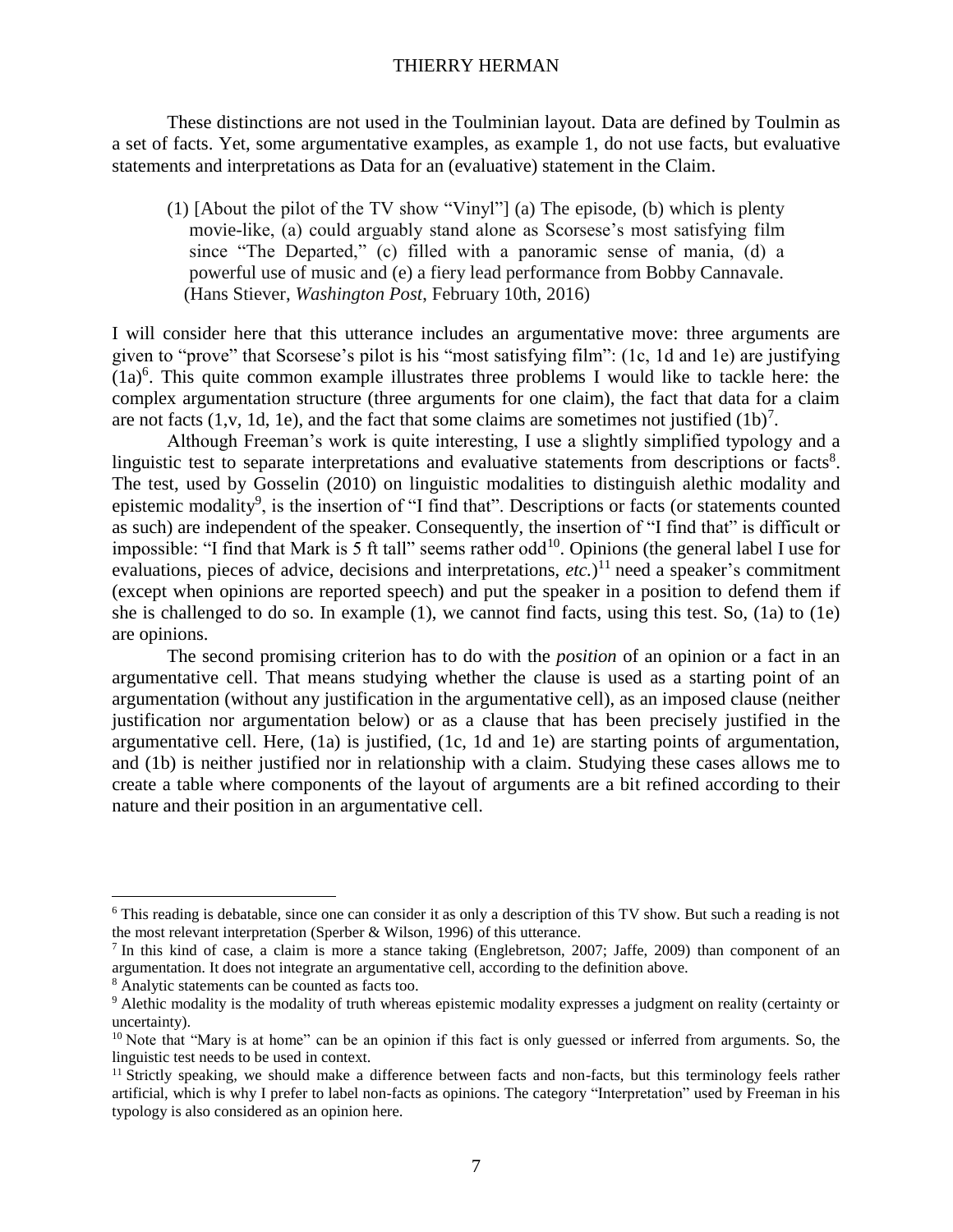|                 | <b>Known or Shared</b>                | <b>Imposed</b>                  | Justified                  |  |  |
|-----------------|---------------------------------------|---------------------------------|----------------------------|--|--|
| Facts           | Data                                  |                                 | Explanandum <sup>12</sup>  |  |  |
| <b>Opinions</b> | Agreed-upon arguments<br>(lc, 1d, 1e) | Imposed claim<br>1 <sub>b</sub> | Conclusions or Claims (1a) |  |  |

*Table 1. Nature of the components of an argumentative cell and case of example 1*

Such an analytical tool highlights something I find more interesting than just Data: it is the way Data can appear to be shared arguments that are external to any discussion about them. So, it can be a strong rhetorical move to impose them when there are in fact debatable. In the same way, I consider that facts working as the starting point of argumentation are supposed to be true. It is also a strong rhetorical move if these facts are unknown or even false. This is where I can locate what I call an *objectivity bias*: the idea is that opinions appear to be already shared starting points of argumentations or that facts appear to be true. Even if these opinions are not linguistic presuppositions, they can have the same effects: you are not supposed to argue about them—it is considered as agreements in Perelman & Olbrechts-Tyteca's words (1958). This table is a tool to consider ideology in discourse, but it is also a tool to spot some rhetorical manoeuvring when seemingly agreed-upon arguments or imposed claims can in fact be debatable. Let us see an example:

(2) If the spirit or ghost activity does not stop, or stops only for a while, then resumes, some ghost investigators claim a spiritual cleansing of the house may help ease the haunting for a while. This is the traditional practice of 'smudging' a home to get rid of an unwanted ghost. *However, (a) we feel this technique may only temporarily slow the activity down, (b) for the ghost needs to truly move on for a haunting to cease.*  [\(http://www.angelsghosts.com/how\\_to\\_get\\_rid\\_of\\_ghosts\)](http://www.angelsghosts.com/how_to_get_rid_of_ghosts)

In this example, the Claim 2a is justified by a "Datum" (2b) that is expressed as real, objective and already known. One can call that an "obviousness effect" and I will argue here for an "objectivity bias", because it forces the audience to accept that these facts are true or these opinions are shared. It is also a sort of authoritarian assertion by the speaker, such as the ones I studied earlier (Herman, 2014). What I wanted to highlight here is that unbelievable facts or disputable opinions may appear in argumentative moves as "data", i.e., something known or shared, under these conditions:

(a) these Data must neither be justified nor explained;

- (b) when these Data are facts, they must appear as true and manifest the highest level of certainty (no conditionals, no "according to", *etc.*);
- (c) when these Data are not facts, but opinions, they must not appear as such: specifically, they do not appear as assumed personal opinions (*I think that X*, for example), but as already collectively shared opinions, or, in rhetorical terms, as a *doxa.*

 $12$  When a fact is already or supposed to be known, the layout of arguments can be used as a layout of explanation (see Herman, 2015). I will not develop this point further here.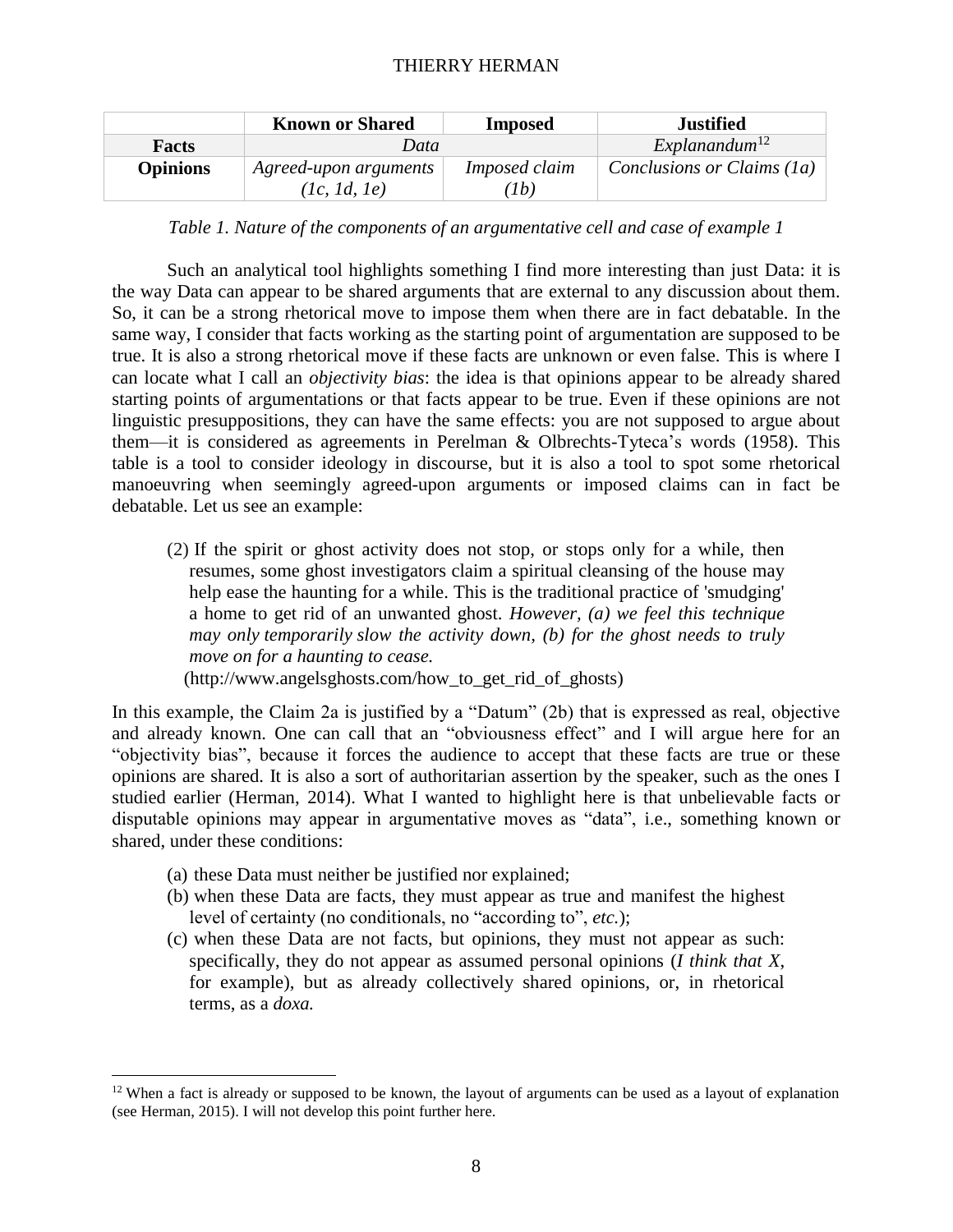Now, these conditions reveal that an objectivity bias of this type relies on the collective nature of argumentation: as humans, we need to consider some facts as true even if we are not able to verify them and we need to share values and opinions that bind a community together. The first point on facts highlights an important question: where do the facts come from? The Backing in Toulmin's layout will provide some leads on this matter.

#### **6. The problem of the Backing**

According to Toulmin, the Backing is the element that will confer authority to the warrant: "For instance, in the field of law, a backing may refer to particular legal stipulations […] but in other fields the backing may refer to the results of a census […] or to aesthetic norms, moral judgments, psychological patterns, or mathematical axioms" (van Eemeren et al*.,* 2014, p. 223).

The idea of the backing is thus to back up or to support the reality or the authority of the warrant, by assuring the existence of a law, a norm, a field of knowledge whence the warrant originates. The nature of the Backing is quite different from a statement with a role of Data, Warrant or Claim. One can assume that the Warrant and the Backing are mostly linked by a relation of origin or source of the information. Examples commented on by Toulmin offer clear cases of Backings as laws or as statistics. Now, in linguistics, this relation between the information and its source is known as evidentiality: "Evidentiality is a grammatical mean for marking information source. The correct use of evidentials is linked to categorizing ways in which information is acquired" (Aikhenvald, 2006, p. 365). Many languages include in their grammar or in their lexicon marks that indicate information sources. More than the language marks themselves, the very fact that languages felt a need to code origin is interesting from the point of view of argumentation, rhetoric or cognitive and social psychology. Indeed, it tends to attest to the importance of being able to trace information back to an origin or a source—and, if possible, a trustworthy one—to find it reliable.

It is therefore not highly surprising for Toulmin to feel the urge to add to his model an element that grounds the authority of the warrant enabling the passage from datum to claim, so anthropologically inscribed the call to establish necessary knowledge in order to make decisions. These grounds are not necessarily written texts as laws or statistical results, of course. According to Aikhenvald (2006), the evidentiality semantic system is based on these parameters: visual, sensory, inference on visible evidence, assumption based on evidence other than visible results, hearsay and quotative (p. 367). European languages however, especially English, tend not to overly grammaticalize evidentiality. If evidentiality in European languages is relatively implicit, it may explain why it is necessary to add a backing-type component in an argumentation layout, language itself being under-resourced in this regard.

And yet, in Toulmin's layout, even if the conclusion is constructed by means of a warrant itself supported by the backing, the datum, as for it, seems to have to resort to no authority to be legitimized. This may seem surprising. In journalism, for instance, it is asked of all aspiring journalists to base any factual piece of news on at least two different and independent sources. I think it could be far more interesting to consider that a Datum may have a Backing, even if it is necessary to break an utterance in two components. In the utterance: "I saw this man putting on a hood", the Datum could be "the man put on a hood" and its Backing, the eyewitness testimony. In other words, we deem necessary, without altering Toulmin's definition of backing in any way, to consider that the Data can themselves be supported by the authority of a source. We therefore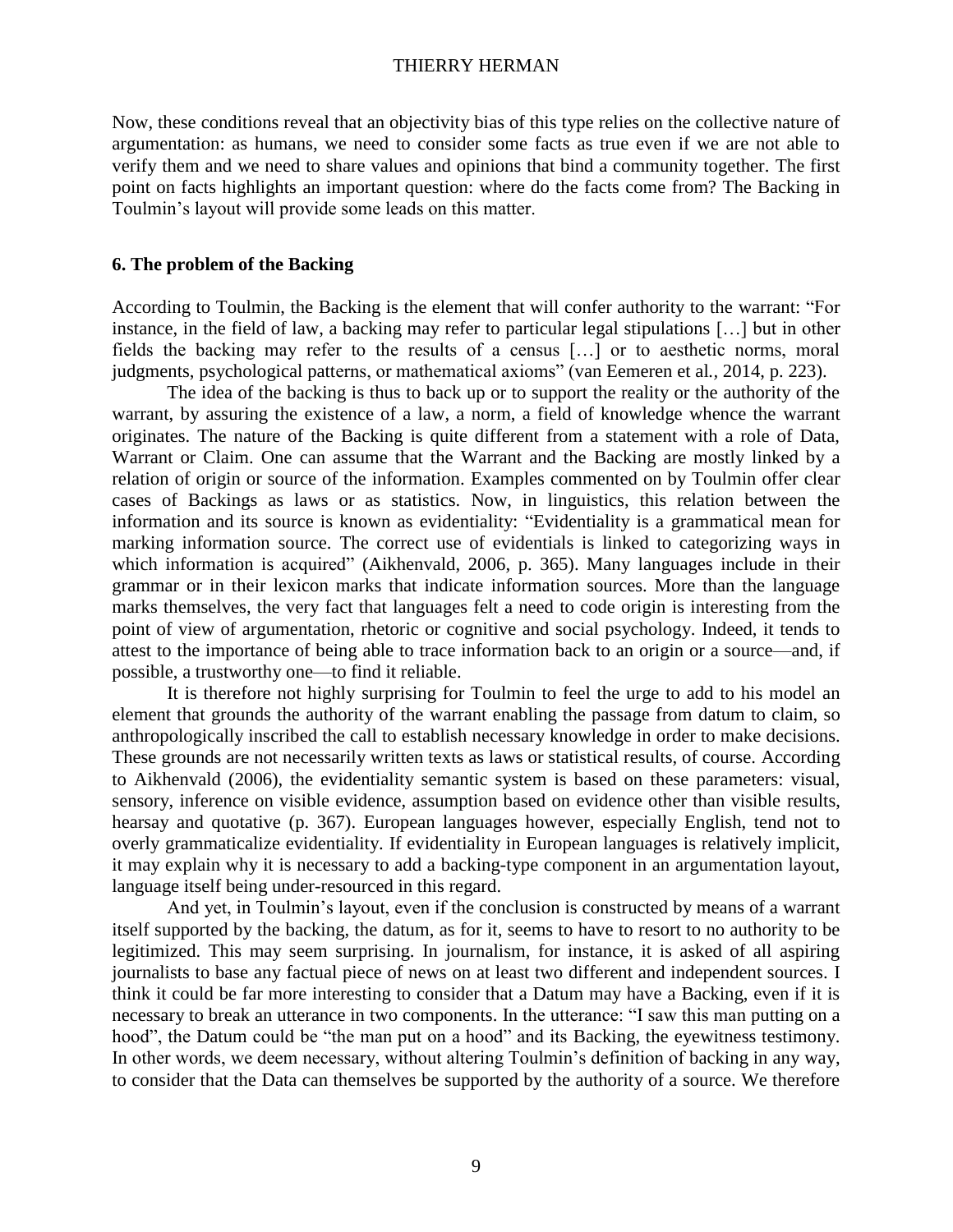suggest considering two types of Backing: the Backing<sub>D</sub> (supporting the Datum) and the Backingw, consistent with the Toulminian tradition.

This proposition is not quite new. In a certain way and as mentioned by certain authors, the layout thus designed brings together Toulmin's model and the rhetorical epicheirema. Indeed, even if Cicero admits that some propositions do not require a proof, the five-part maximal scheme he suggests for epicheirema is close to Toulmin's model:

Are there five parts of that argumentation which is carried on by ratiocination? First of all, proposition, by which that topic is briefly explained from which all the force of the ratiocination ought to proceed. Then the proof of the proposition, by which that which has been briefly set forth being corroborated by reasons, is made more probable and evident. Then assumption, by which that is assumed which, proceeding from the proposition, has its effect on proving the case. Then the proof of the assumption, by which that which has been assumed is confirmed by reasons. Lastly, the summing up, in which that which results from the entire argumentation is briefly explained. So the argumentation which has the greatest number of divisions consists of these five parts. (Cicero*,* 1888, XXXVII)

In this perspective, each element mobilized in an argumentation can be proved, so as to make it more credible. The function is therefore closed to the Backing's: to give authority to the propositions that will be brought together in the process of establishing the Claim. In 1968, Jimmie Trent has already suggested a support for the Data (Backing<sub>D</sub>) and a link to rhetorical epicheiremas. But Trent (1968) does not use Backing in the limited definition of sources of information. For example, the Datum "Anne is probably one of Jack's sisters" is justified by "because Anne lives with Jack's parents" (Trent, 1968, p. 258). Hence, supporting a Datum can in fact introduce a new argument—a new Datum—to prove it. And this is a problem regarding an argumentative cell as a unit: there is no difference between this and a serial argument, where an argument justifies a claim which is used as an argument for another claim. The recursion may be infinite. Therefore, I consider that a Backing<sub>D</sub> or a Backing<sub>W</sub> is a necessarily evidential backing, even if sources of information can be vague or unidentified, and not new facts or arguments.

A concrete use of this principle may be found in scientific writing. The rule in this case is precisely to support the Data by sources, as in the following example:

(3) Both crime and the criminal justice system designed to deal with crime, impose tremendous costs on society. Over 11 million serious crimes are reported in the United States each year<sup>1</sup>, and the US has the highest per capita imprisonment rate of any country<sup>2</sup>. Despite being home to only 5% of the world's population, the United States holds 25% of the world's prisoners, with nearly 1% of the US population living behind bars<sup>3</sup>. (Thibodeau & Boroditsky, 2011, §1)

1. Federal Bureau of Investigation Uniform crime report (2008) [http://www.fbi.gov/ucr/cius2008/data/table\\_01.html](http://www.fbi.gov/ucr/cius2008/data/table_01.html)

2. Walmsley R (2009) World prison population list (eighth edition). London, UK: King's College of London.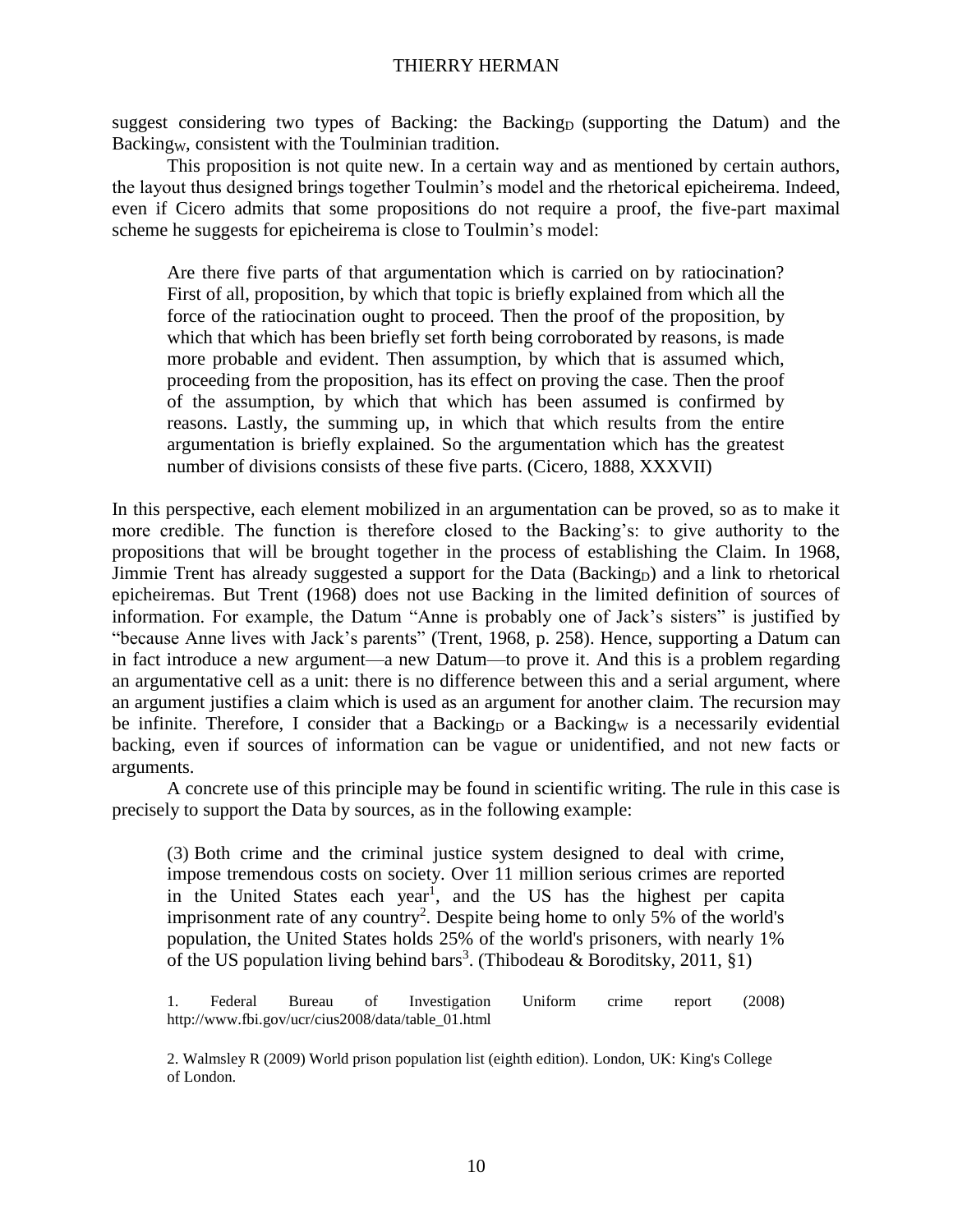3. Liptak A (April 23, 2008) 'Inmate count in U.S. dwarfs other nations'. New York Times.

Here, footnotes are typically Backings<sub>D</sub>, and help us to consider factual Data as true. Let us now imagine that no source was given in example (3) and that the same discourse was given by a US presidential candidate. We know that suspicions concerning the truth of the exposed factual data may arise from the context—one usually tends to mistrust statistics given by campaigning political staff—but it doesn't imply that these facts are considered as false. It is true that the mobilised Data, with no Backing<sub>D</sub>, are neither explained nor legitimized by an external authority. Nevertheless, Thomas Reid's (1970/1974) conception (and then Millikan's, 1995, or Burge's, 1993) highlights that Data without evidentiality and are *a priori* considered as true: "A person is a priori entitled to accept a proposition that is presented as true and that is intelligible to him, unless there are stronger reasons not to do so" (Burge, 1993, p. 469). As a result, Backing<sub>D</sub> is not mandatory in an argumentative cell and its absence does not perceptibly decrease the power of the argumentation. The objectivity bias lies also in the absence of an optional Backing<sub>D</sub>.

Let us go back to table 1 in order to refine it. I tend to classify next to known or shared data those that possess a Backing and can be considered as true or can be checked if a doubt arises. On the contrary, when the Data lack a Backing, the facts are imposed as true and are not easily verifiable. It is, in my opinion, another case of objectivity bias. It is no longer about opinions being presented as obvious or shared, but about facts that are presupposed as known or that are asserted by the speaker on the assumption that she has sufficient authority for the audience to accept them as true.

|                 | <b>Known or Shared</b>   | <b>Imposed</b>        | <b>Justified</b>           |  |  |
|-----------------|--------------------------|-----------------------|----------------------------|--|--|
| Facts           | $Data + evidence$        | A priori true<br>Data | Explanandum                |  |  |
| <b>Opinions</b> | Agreed-upon<br>arguments | <b>Imposed claim</b>  | Conclusions or Claims (1a) |  |  |

*Table 2. In bold, the three places where objectivity bias may occur*

It has appeared, through the last two sections, to what extent the revised Toulminian model may reveal rhetorical effects of real or pseudo-objectivity, provided that one frees itself from the idea that the argumentation starting points are factual non-sourced data.

The other amendment to the Toulminian layout I suggest is to adapt its remarkable way to take into account a dialectic character, through rebuttals, to various constraints. It implies leaving behind the question of the objectivity bias, in a larger attempt to define the argumentative cell.

# **7. The problem of rebuttal**

The only dialectic entry proposed by Toulmin in his model is left to the charge of the "Rebuttals". These are arguments that will invalidate the claim and that can be introduced by "except if" or "unless". However, from a linguistic perspective, it is not sufficient, since concessions do not fit into the layout. Indeed, a concession does not invalidate the Claim: the latter remains valid, despite an opposing argument.

James Freeman (2011) attempts a clever analysis of the argumentative structures within a Toulminian framework, while taking into account different forms of rebuttals, as well as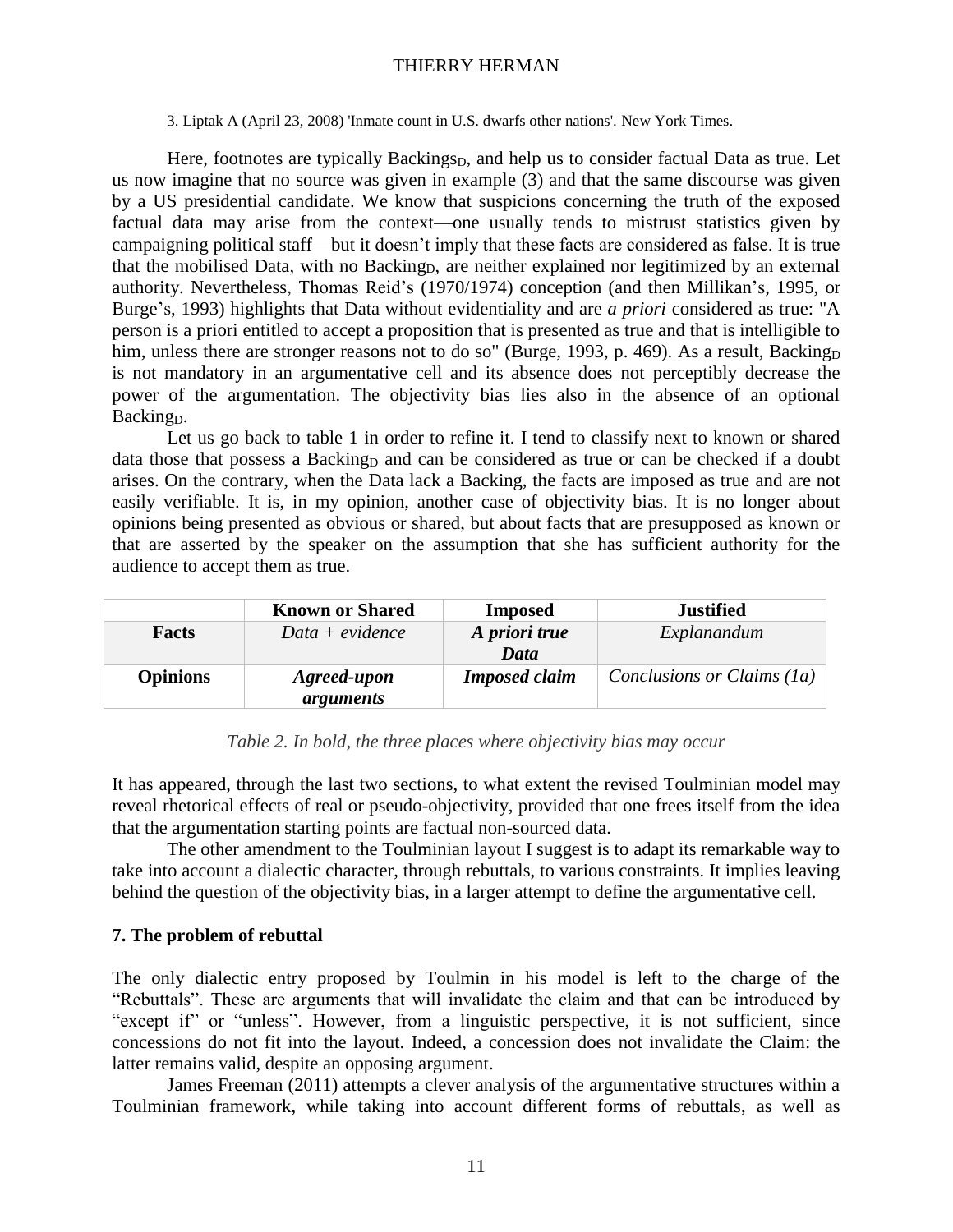concessions. Without going into the minutiae of a detailed analysis of the role of rebuttals or undercutters in complex argumentative structures—which would require the writing of another paper—we would like to expand a little bit on what Freeman (2011) says about concessions:

There is yet a third way for a proponent to respond to rebutting defeaters. Instead of countering them, he may simply admit them as negatively relevant to the conclusion, but in effect claim that whatever negative force they have is completely defeated by the original premises. Here "even if," admitting their possibility, or "even though," admitting that they actually hold, signals the statement of the rebuttal and the appraisal of its ineffectiveness in defeating the original argument. (p. 27)

Considering example (4), Freeman (2011) first refers to the concession diagram (below) established by Govier (1985/2005):

(4) Even if  $\mathcal{D}$  Mrs. Wilson and her daughter had a reconciliation, the fact is that  $\mathcal{D}$ Mrs.Wilson's will leaves all her estate to charity. Therefore ② her daughter has no share in her estate.



(Freeman, 2011, p. 28)

He then evaluates—and I support this view—that this scheme considers the conceded opinion as a slightly strange premise and suggests replacing it by a "rebuttal box" marked by concession:



Although it is unquestionably more explicit, the marking of the difference between Rebuttals and concessions strikes me as insufficient. Especially since the validity of the conclusion represented by (2) is maintained, even though the Rebuttal is supposed to invalidate the conclusion. And yet, the last scheme would also be used by Freeman in the case of a counter-argument actually invalidating the conclusion.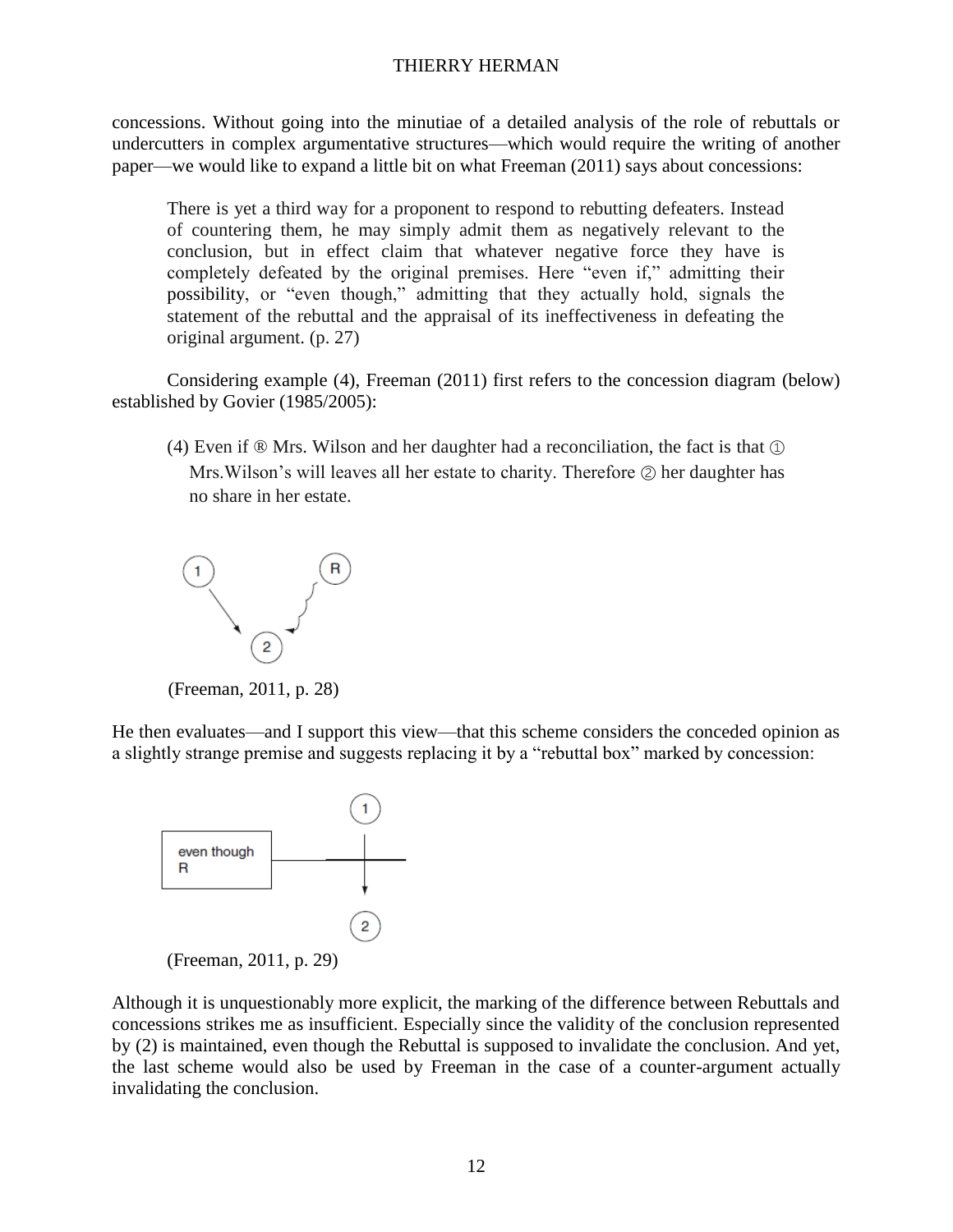If we consider that the Claim is the nucleus of an argumentative cell and that an argumentation can therefore hold no more than one Claim, the full argumentative cell may contain: one or more arguments supporting the Claim, one or more counter-arguments insufficient to invalidate the Claim (arguments pointing to a conclusion opposite to the Claim) and one or more strong counter-arguments that invalidate the Claim if they occur. Each argument or counter-argument mobilizes a Warrant and a Backing that support either the Claim or the opposite of the Claim. In its maximal expansion, the argumentative cell may, in my opinion, be described as the association of *two* anti-oriented (the first one against the second one) Toulminian layouts (without Rebuttals—see below why), as in the following example (where the Toulminian model is adapted vertically):



*Figure 1. The maximal expansion of an argumentative cell*

I am aware of the poor readability of this scheme, which can be represented in a simpler way as the argumentative square (see below). What should be retained is that the Claim (C) may occupy interchangeably the C1 position (with a Rebuttal in D2) or the C2 position (with a Concession in D1). A concession (D1 in the left part of the model) should lead to a non-C implicit conclusion  $(= C1)$ . But a stronger argument (D in the right part) may then lead to the speaker's Claim. As for the Rebuttal, the data occupy D1 and lead to the C1 Claim, but a Rebuttal may invalidate the argumentation if this rebuttal occurs<sup>13</sup>. If the Rebuttal (D2) is itself countered by a Rebuttal, a new argumentative cell is created. Thus, each restriction may incorporate a new argumentative cell, provided that the restrictive argument is invalidated; similarly, each Datum may be backed up by other arguments (in this case, the Datum becomes the claim of another argumentative cell); finally, the Claim may also serve as an argument for another Claim (thus becoming the Datum for another Claim): the expansion potential of the argumentative cell, creating a complex argumentation, are therefore multiple. Before turning to the extensions, let us focus for a bit longer on the basic model, called the argumentative square.

<sup>&</sup>lt;sup>13</sup> What happens when an argumentative cell contains either a concession or a Rebuttal? Let us consider this example: "Even if the sun is shining, I will stay at home, unless an emergency happens." There are two options: either we consider that as a new expansion of the argumentative cell or as two argumentative cells that share the same Claim ("I will stay at home"). Because of Ockham's razor, I am in favor of the last option.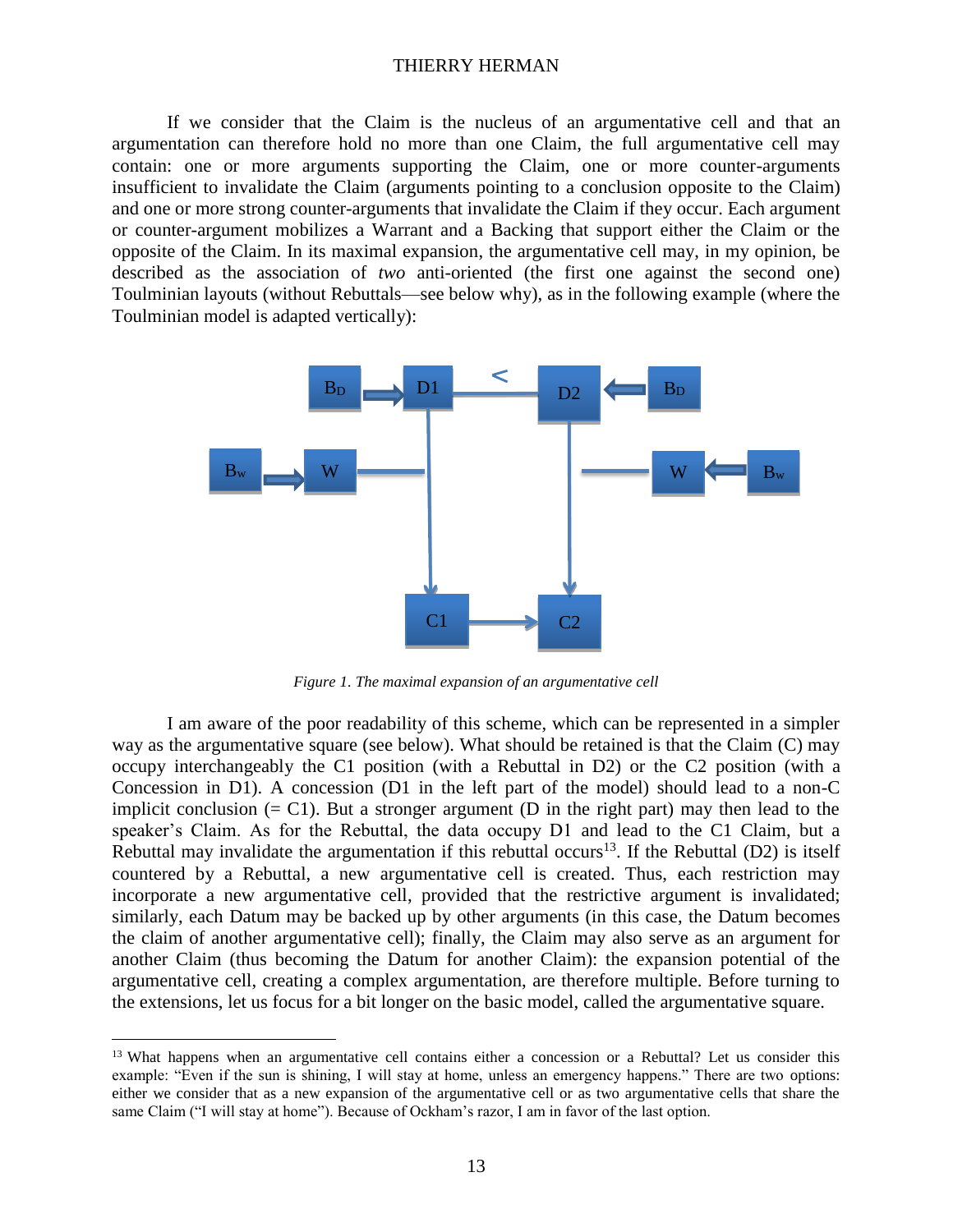#### **8. The argumentative square**

When an argumentative cell includes some counter-argumentation, it could be useful, as shown by Moeschler (1989) who introduces this as an "argumentative square", to put forward a diagram with four different poles or positions  $(\alpha, \beta, \gamma, \delta)$  where  $\alpha$  and  $\gamma$  are anti-oriented arguments that may lead respectively to the conclusions  $\beta$  and  $\gamma^{14}$ —see figure 2. This case is illustrated by (5):

(5) Even if Peter is smart ( $\alpha$ ), he is so untidy ( $\gamma$ ) that he will probably fail the  $exam (\delta)$  (implicit  $\beta$ : he will probably pass the exam).

But this argumentative square needs to overcome two challenges. The first is that counterargumentation does not necessarily require the four positions to be filled. Many concessions only fill three (Moeschler, 1989 and other studies on concessions agree on this) and offer then an argumentative triangle,<sup>15</sup> which must not be seen as an incomplete square. The second is that a pole  $(\alpha, \beta, \gamma, \delta)$  is tied in this vision with a function (argument, conclusion). And this can be quite confusing. Steve Oswald and I (2016) argued that the function of each pole is determined by (a) the place of the pole in the triangle or square; (b) the nature of the utterance that occupies each position; (c) the instructions delivered by linguistic markers, when present, or default semantic and pragmatic instructions.

First, we need to introduce the five different possible schemes with these four poles (one square and four triangles) and then illustrate how poles are determined by the relationships between them. As shown in example (5), we underline here that a pole may be implicit or explicit, and that just because a pole is implicit, it does not mean that that pole does not exist.



*Figure 2. The argumentative square*

In this argumentative square, we do not specify functions for each of the poles because  $\beta$  could be the defended Claim and  $\gamma$  a Rebuttal that would lead to cancel the Claim in  $\delta$  (the "classic" Toulminian case) or  $\beta$  could be a generally expected conclusion and  $\delta$  the stronger claim. The

<sup>&</sup>lt;sup>14</sup> This passage was taken from Oswald & Herman (2016) and adjusted here.

<sup>&</sup>lt;sup>15</sup> Moeschler (1989) advocates a distinction between concessive triangles and the argumentative square that we will not use here. Moreover, he uses a relation of causality between conceded argument and conclusion, but we will show that the nature of the relationship is looser than strictly causal.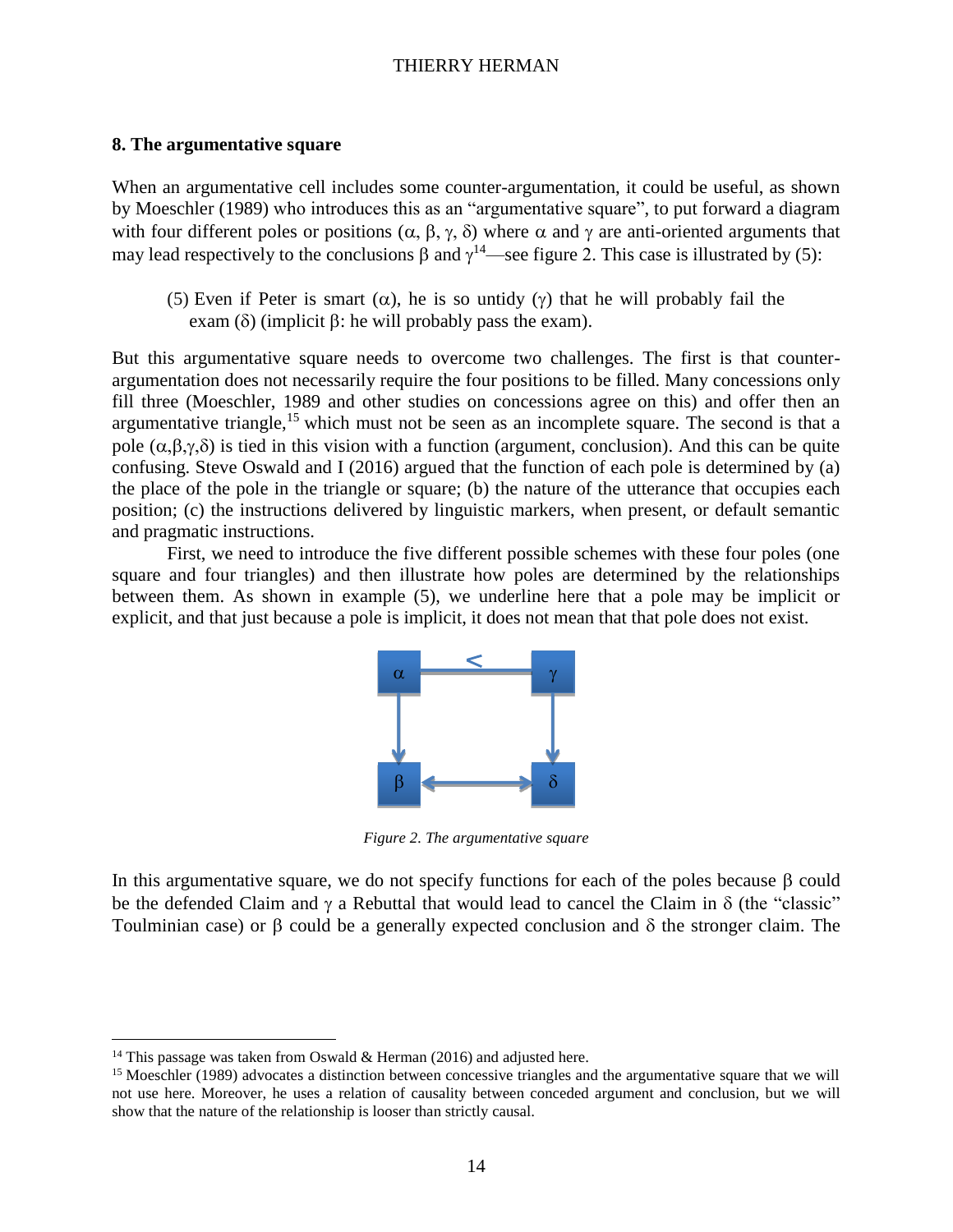point is that the same scheme can be used in different ways, depending on the functions of each pole. This is a strong argument to separate poles and functions.<sup>16</sup>

Poles cannot be envisaged without the relationships that can hold between them: this theoretical model postulates four relationships:

1. The first is "is contradictory to". The dialectical tier implies a disagreement or an incompatibility between two poles that feeds the counter-argumentation between the speaker and her opponent. In the argumentative square above,  $\beta$  and  $\delta$  have this relationship, which is depicted with a *double-arrow line*. Contradiction may occur between  $\alpha$  and  $\delta$ ,  $\beta$  and  $\gamma$  or  $\beta$  and  $\delta$ , but never between  $\alpha$  and  $\beta$ ,  $\gamma$  and  $\delta$  (vertical lines) or between  $\alpha$  and  $\gamma$  (logical rule of noncontradiction).

2. The second is "is an argument for". I will not suggest here that this relationship is necessarily a causal relationship. Arguments from sign, for example, are linking the sign used as an argument (for example: Paul suffers from a strong fever) to a possible cause used as a conclusion (for example: Paul has the flu). Here, the argumentative move goes from effect (argument) to cause (conclusion), and the causality relationship is the reverse of this move. The *single-arrow line* illustrates this relationship when the arrow is pointing downwards.

3. The third is "is justified by". When a conclusion is textually present before the argument that supports it, we invert the single-arrow line to illustrate this relationship, following our epistemological principle, which dictates that we observe how an argumentation is developed in the linguistic chain. In order to simplify our theoretical approach, we will not represent this case in the next schemes or in the argumentative square above. It is however important to understand that arrows pointing upwards are possible. Single arrows are uniquely used vertically between  $\alpha$  and  $\beta$  and/or  $\gamma$  and  $\delta$ .

4. The fourth is "in competition with". An *arrowless line* illustrates this relationship. The line may be *topped with a < sign* between the weaker and the stronger components. Arguments and conclusions are in competition in a dialectical tier, but the force of arguments is not a personal evaluation establishing who the winner is. The argumentative force is determined by the way linguistic markers encode that a clause is stronger than another. For example, "argument A but argument B" encodes with "but" that B is stronger than A (see Ducrot, 1972 on "*mais*" in French). This line appears only between  $\alpha$  and  $\gamma$  and the sign for the argumentative force  $\langle$  or  $\rangle$ will be drawn according to cases and to the linguistic markers used.

With this in mind, let us list the four theoretical possible triangles using three of the four poles and the relationships between poles.

<sup>&</sup>lt;sup>16</sup> Numerous details can be clarified and adjusted here, thereby allowing for different forms of the argumentative square (direction of arrows, relationship between poles in certain cases, etc.). But going deeper would exceed a reasonable size of this contribution.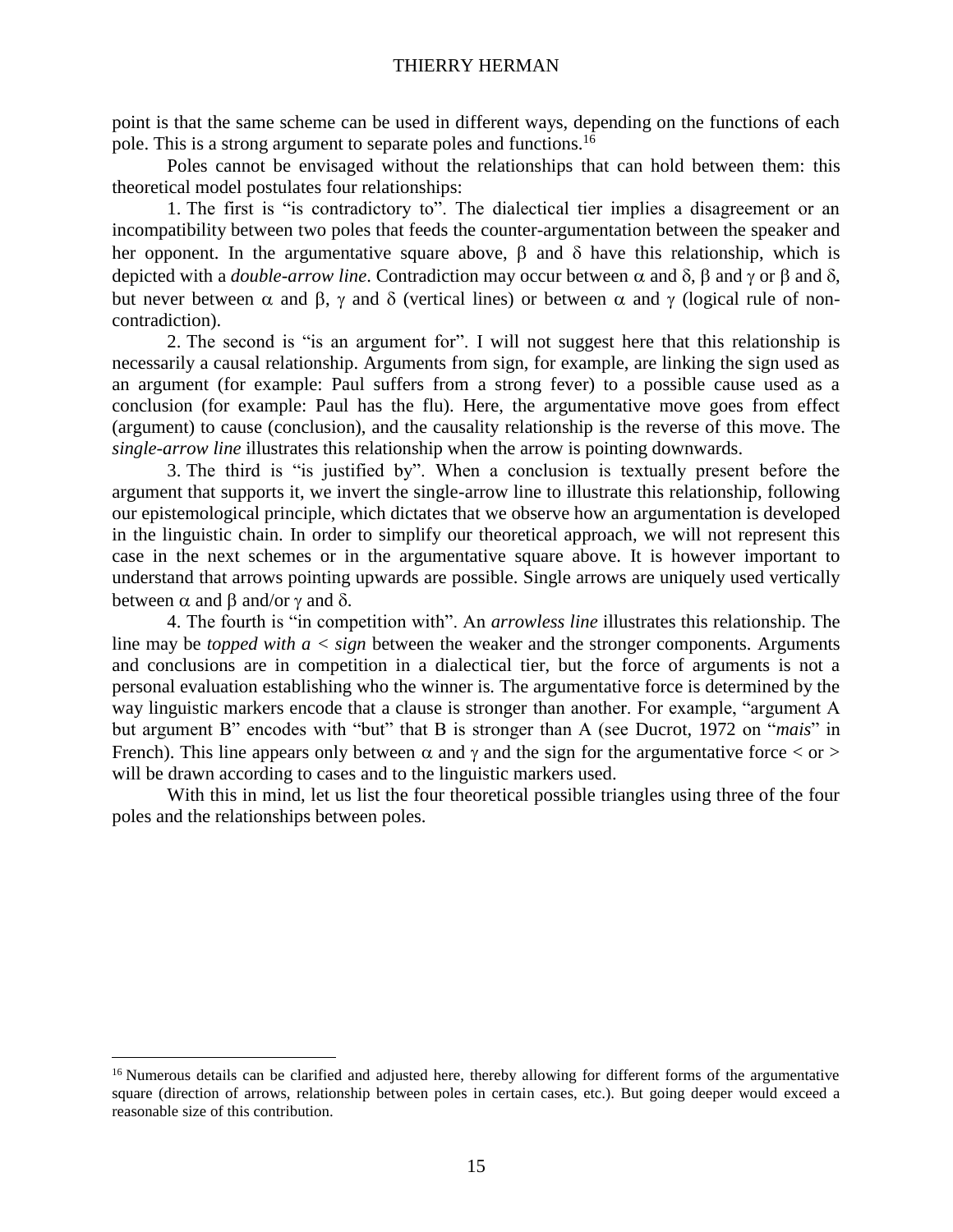

*Figure 3. Case I*

Example of Case I:  $(\alpha)$  the sun is shining but  $(\gamma)$  the temperature is low [implicit]  $\beta$ : the temperature should be high]



*Figure 4. Case II*

Example of Case II: ( $\alpha$ ) the provisory dam stood firm, even though ( $\gamma$ ) the flow was thrice as much as usual [implicit  $\delta$  : the provisory dam should not have stood firm]



*Figure 5. Case III*

Example of Case III:  $(\alpha)$  The sun is shining but  $(\delta)$  I've decided to stay at home [implicit  $\beta$ : I'm supposed to not stay at home]



*Figure 6. Case IV*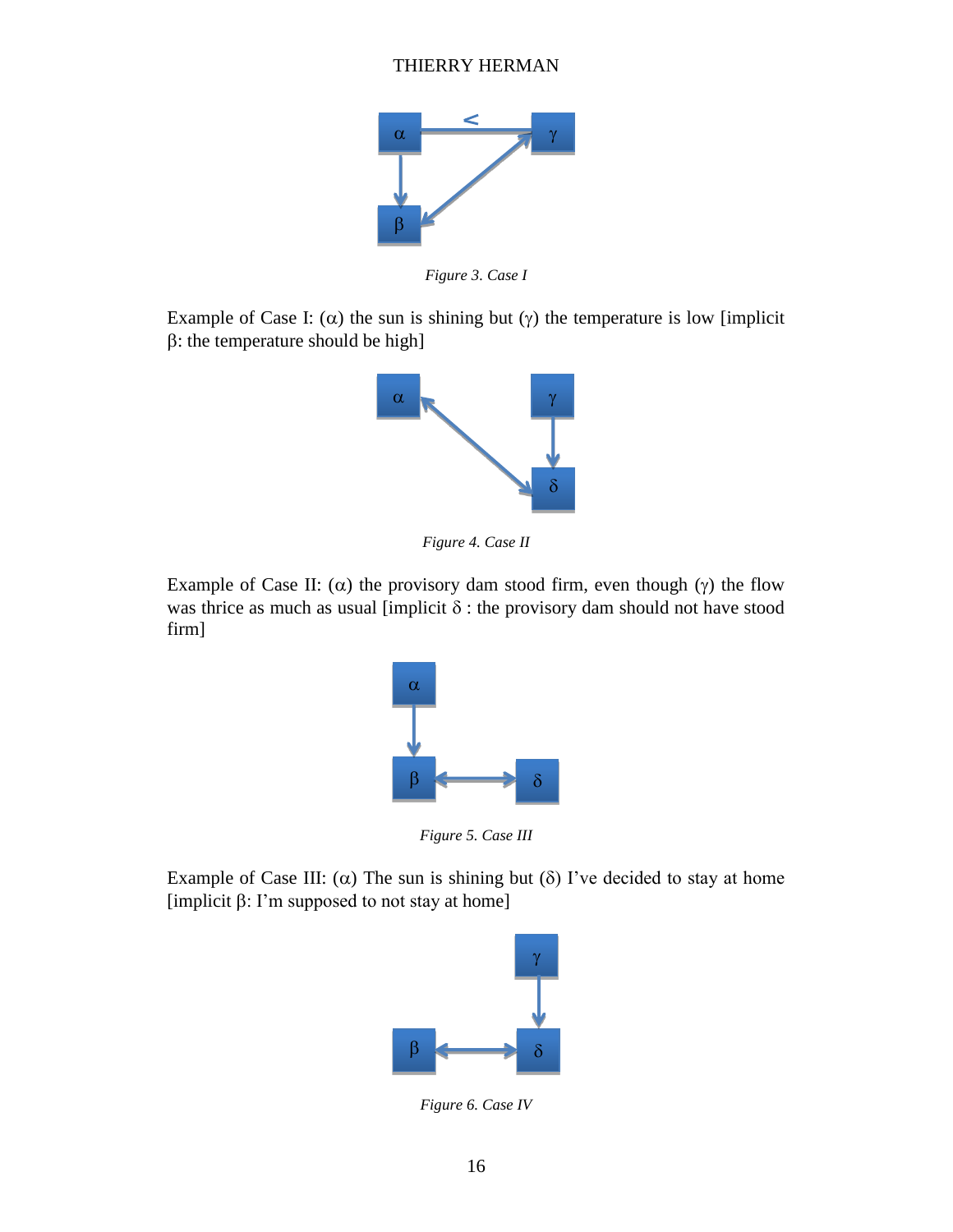Example of Case IV: ( $\beta$ ) He should buy this car, even if ( $\gamma$ ) it is expensive [implicit  $\delta$ : he should not buy this car].

These cases may be somewhat similar. This is the reason why we need to reintroduce here the nature of the different clauses (see sections 1 and 2 above) in order to understand which case is relevant for the analysis.

As shown earlier, components of an argumentative cell can be of many different natures (facts, opinions, *etc.*)*.* This is important to take into account because we think that the same linguistic devices used in the first clause can construct two different argumentative triangles depending on the following clause. Example (6) contains an imposed Claim ("I'll go out") while example (7) contains new Data.

- (6) Even if it is raining, I'll go out.
- (7) Even if it is raining, roads are dry

What may follow examples (6) and (7) can therefore be very different: whereas example (6) could end there and be seen as complete, example (7) invites participants to solve the incompatibility of the two pieces of data by formulating an explanation meant to understand how it occurred or what is problematic in the reasoning.

Now, facts can occupy positions  $\beta$  or  $\delta$  and be "justified" by respectively  $\alpha$  or  $\gamma$ . In such cases, we cannot speak about argumentation anymore: it is rather an explanation [or a pseudoexplanation—see (Herman, 2015)]. The fact is explained (hence the label *explanandum*) and not defended in this case. By contrast, opinions can also be used in positions  $\alpha$  or  $\gamma$ , which are not "natural positions" for opinions, but we must take into account that: (i) these opinions may have been justified earlier in the text and serve here as agreed-upon arguments that can be used in a new reasoning; and (ii) a number of opinions can be considered as already shared or agreed-upon by the audience and therefore serve as starting points of an argumentation, even if they lack explicit justification.

Finally, claims are not necessarily justified by arguments: this is the case of "I'll go out" in example (6) above  $(= \text{imposed claim})$ . A conclusion, by contrast, is justified by an argument (hence its name, which underlines an end point). Let us recall that the difference between a claim and a conclusion is the following: a claim is (or can be in a position to be) defended by the speaker who is committed to it, whereas a conclusion can be the opponent's opinion or a consequence of a weak counter-argument. It follows that a claim—even if it is an imposed claim—cannot be in positions  $\alpha$  or  $\gamma$ . Conclusions, by definition, cannot occupy these positions either.

Linguistic instructions delivered by discourse markers are important in this model. Let us take the two following examples:

- (8) Even if it is raining, I'll go out
- (9) It is raining, but I'll go out

While similar, (8) and (9) are not equivalent. The difference is subtle, but if we consider the cognitive processes responsible for their interpretation, clause after clause, input after input, we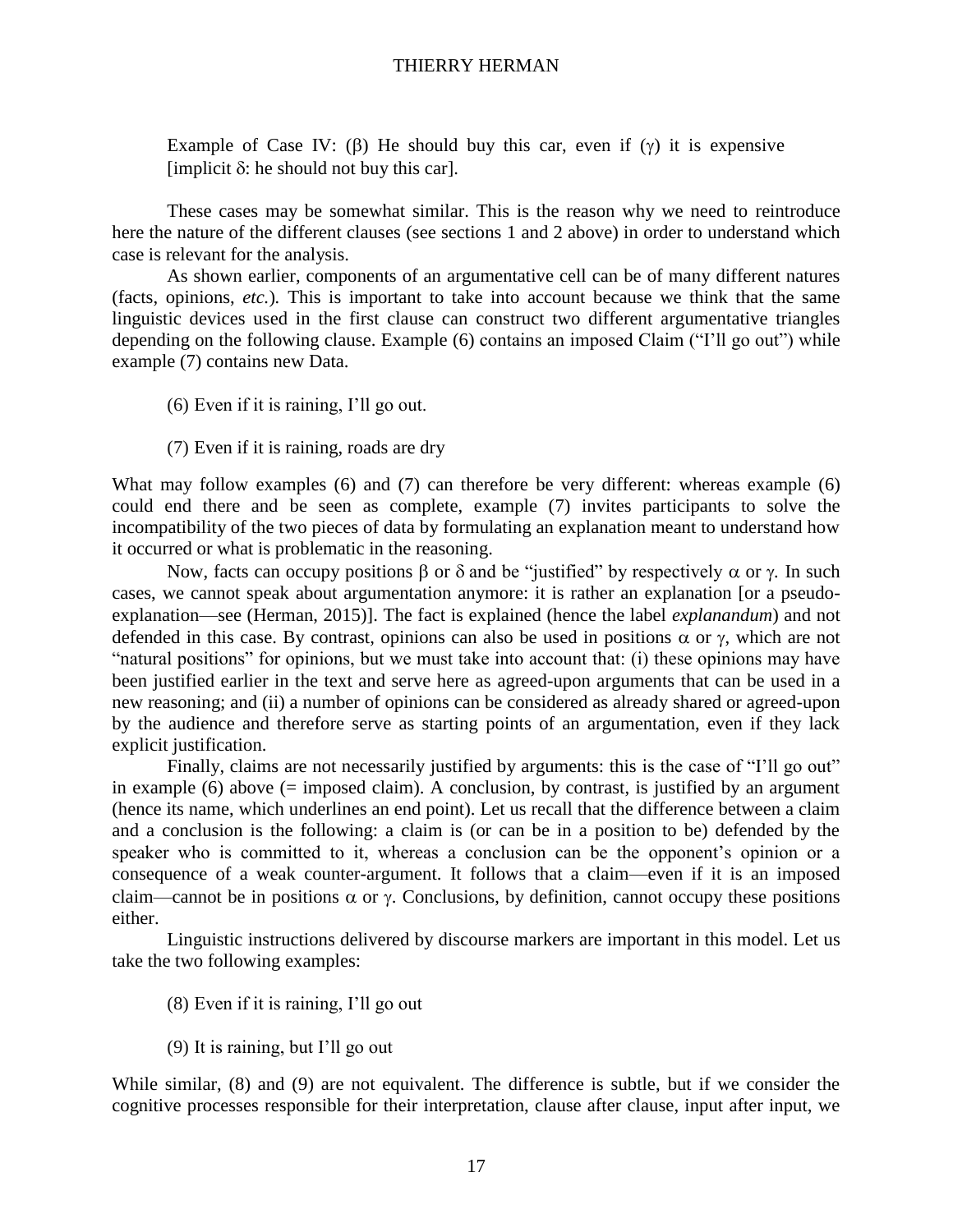cannot dodge this question. When a clause begins with "Even if", the addressee can (and is in fact instructed to) expect that what follows "even if" is a weak counter-argument and that the next clause after that will be the opposite of the conclusion triggered by the weak argument. Hence, this limits the structure of the cell to three possibilities: the argumentative square or only two argumentative triangles (case I or case III). In example (9), the first clause, in isolation, cannot be understood as a part of an argumentative move and only the introduction of the connective "but" signals that the preceding clause was a counter-argument which is conceded. The rhetorical impact of an *anticipation move* (8) or a *revision move* (9) may be important to underline for the analysis of rhetorical options in a case.

For example, when "Despite" is in  $\alpha$  position, the argumentative process can be described as follows for the theoretical example:

- $\alpha$  is a counter-argument to either  $\gamma$  or  $\delta$
- $\bullet$   $\alpha$  leads to a counter-conclusion  $\beta$

 $\overline{a}$ 

- $\bullet$   $\upbeta$  will be the opposite of either  $\gamma$  or  $\delta$
- the content of  $\beta$  will be determined by the content of either  $\gamma$  or  $\delta^{17}$

We cannot, of course, exhaustively describe each process triggered by different linguistic markers in different poles of an argumentative dialectical cell, but the idea Oswald and I wanted to highlight is the importance of these processes. It is significant to understand the role of these linguistic markers on two levels: giving instructions to understand how an argument is structured and triggering rhetorical effects by the choice of these markers and their occurrence in the argumentative cell<sup>18</sup>.

Let us try, from this complex theoretical frame, to analyze an example given by Freeman (2011), which mobilizes these restrictions.

(10) (1)  $\leq Mrs$ . Wilson's will directs that her entire estate go to charity. So, presumably,  $(2)$  <her daughter will inherit nothing from her mother, >unless  $\circledR$ <Mrs. Wilson has made a supervening will leaving her daughter a share in her estate. >But (3) <Mrs. Wilson made no later will.> (4) <A thorough search of her personal effects found no such document. > (Freeman, 2011, p. 25)

This example can be described as two imbricated argumentative cells: a complete argumentative square and an argumentative triangle. The first argumentative cell may be described as follows:

<sup>&</sup>lt;sup>17</sup> This last point has not been commented on, but it's important to see that, despite the argumentative triangle that ties  $\alpha$  and  $\beta$ , the content of conclusion  $\beta$  is not directly provided by the content of  $\alpha$ . It is indirectly provided by the contrary of what the speaker has chosen to say in position  $\gamma$  or position  $\delta$ .

<sup>&</sup>lt;sup>18</sup> If our model is well founded, then the last step of the cognitive process is to pinpoint the function of each component in line with its position, nature, and the instructions bearing on it. The idea is that we could define each label of function by the preceding notes. For example, what is a *counter-argument*? A clause is a counter-argument if and only if (a) it occupies the  $\alpha$  pole of a dialectical argumentative cell, (b) another clause occupies the  $\beta$  pole; (c) either a stronger argument occupies the  $\gamma$  pole (argumentative square) or an imposed claim occupies the  $\delta$  pole (argumentative triangle—case III). Similarly, a clause is an expected conclusion if and only if (a) it occupies the  $\beta$  pole; (b) another clause is occupying the  $\alpha$  pole; (c) either new data occupies the  $\gamma$  pole or a counter-claim occupies the  $\delta$  pole; (d) either the  $\gamma$  pole or the  $\delta$  pole (according to point c) is the contrary of the expected conclusion in  $\beta$ .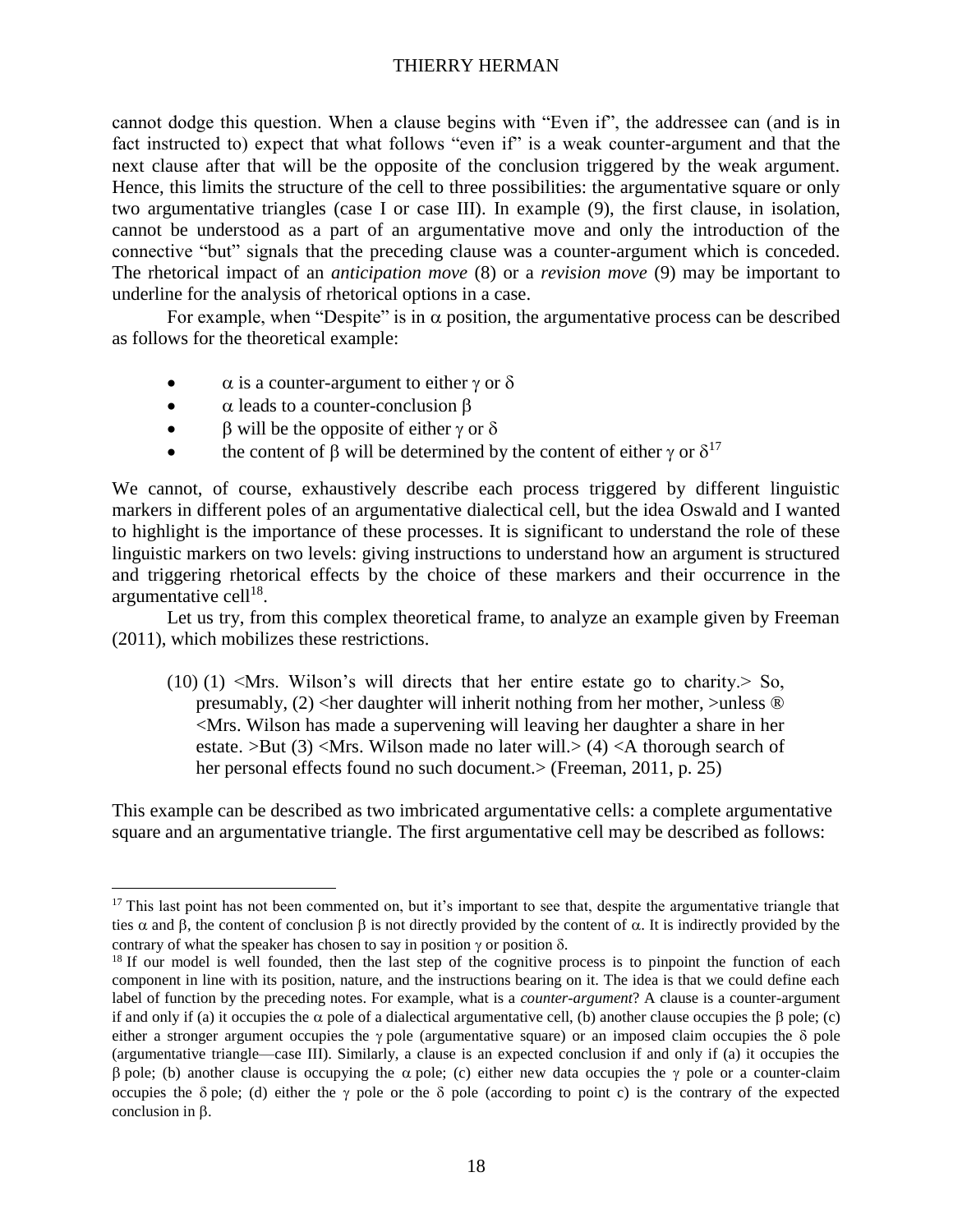| Pole $\alpha$ : (1)                | Fact                         |      | Backing D: Wilson's |
|------------------------------------|------------------------------|------|---------------------|
|                                    |                              | will |                     |
| Pole $\beta$ : (2)                 | Claim                        |      |                     |
| Pole $\delta$ : (R)                | <b>Hypothetical Rebuttal</b> |      |                     |
| Pole $\gamma$ : (implicit) : Non-2 | Negation of the Claim        |      |                     |

The Warrant may be "generally we can inherit from someone if a will stipulates our name as heir"; and the Backing<sub>W</sub> can be notarial rules applying in the situation.

The second argumentative cell is based on (R) which is immediately invalidated (3) by an *explanandum* and a justification of (3) by (4). The result is a type-IV argumentative triangle: (R) occupies the pole β, non-R (=3) the pole δ and (4) is an argument supporting δ (pole γ).

In such a case, the interest of this example could be questioned: indeed, the refutation through (R) is immediately refuted, which nullifies the whole process. One could say that it reinforces the probability that there is no way out of (2).

Let us see another example from Freeman (2011):

 $(11)(1)$  <The accused is guilty of robbing the bank.>  $(2)$  <He needed to pay his gambling debts.> (3) <Sworn witnesses testify that he had talked about stealing money. $> (4)$  <He owned a gun and ski mask. $> (5)$  <He knew the bank would be practically deserted in the early afternoon. $>$  (6) <Most of the bills stolen were found in his garage.> Yet,  $\mathcal D$  <witnesses will testify that the accused was no where near the bank when the robbery occurred, $>$  but (7) <all these witnesses have been bribed. $>$  (p. 26)

With this new example from Freeman (2011), I will address—superficially, for the subject deserves to be carefully examined in other publication—the question of the complex argumentative structures. I identify two argumentative cells—in other words, two claims, which turn out to be identical.

For the first one, the Claim is supported by several arguments. The Claim (1) is backed up by a convergent argumentation. (2) presents a fact that is *a priori* true. The Warrant linking (2) to (1) is that the need for money may lead to illegal actions. The implicit Backing refers to the knowledge of similar cases, that is to say to a field of experience based on a general knowledge of human behavior.<sup>19</sup> (3) presents a Datum, supported by a Backing<sub>D</sub> ("Sworn witnesses"). (4) is another *a priori*-true fact, out of any other context (such as a police report for instance). The same applies to (5) and (6).

Each argument mobilized here triggers—in my opinion—Warrants and Backings that link the arguments to the Claim. Another possibility would be to imagine a Macro-Warrant or a Meta-Warrant linking the combined evidence to the conclusion. This question echoes the difference between convergent and linked argumentation (Freeman, 1991, 2001; Goddu, 2009; Snoeck Henkemans, 1992; Walton, 1996). The idea to develop and test here is that linked argumentation only offers a Warrant and a Backing relying on the whole set of arguments to the Claim, whereas converging argumentation, as in here, mobilizes several Warrants and Backings. Here, the Rebuttal (R), justified by the evidentiality (witnesses) (pole  $\gamma$ ), could invalidate the Claim (1).

 $19$  It is an assumption in the evidentiality theory of Aikhevald (cf. above)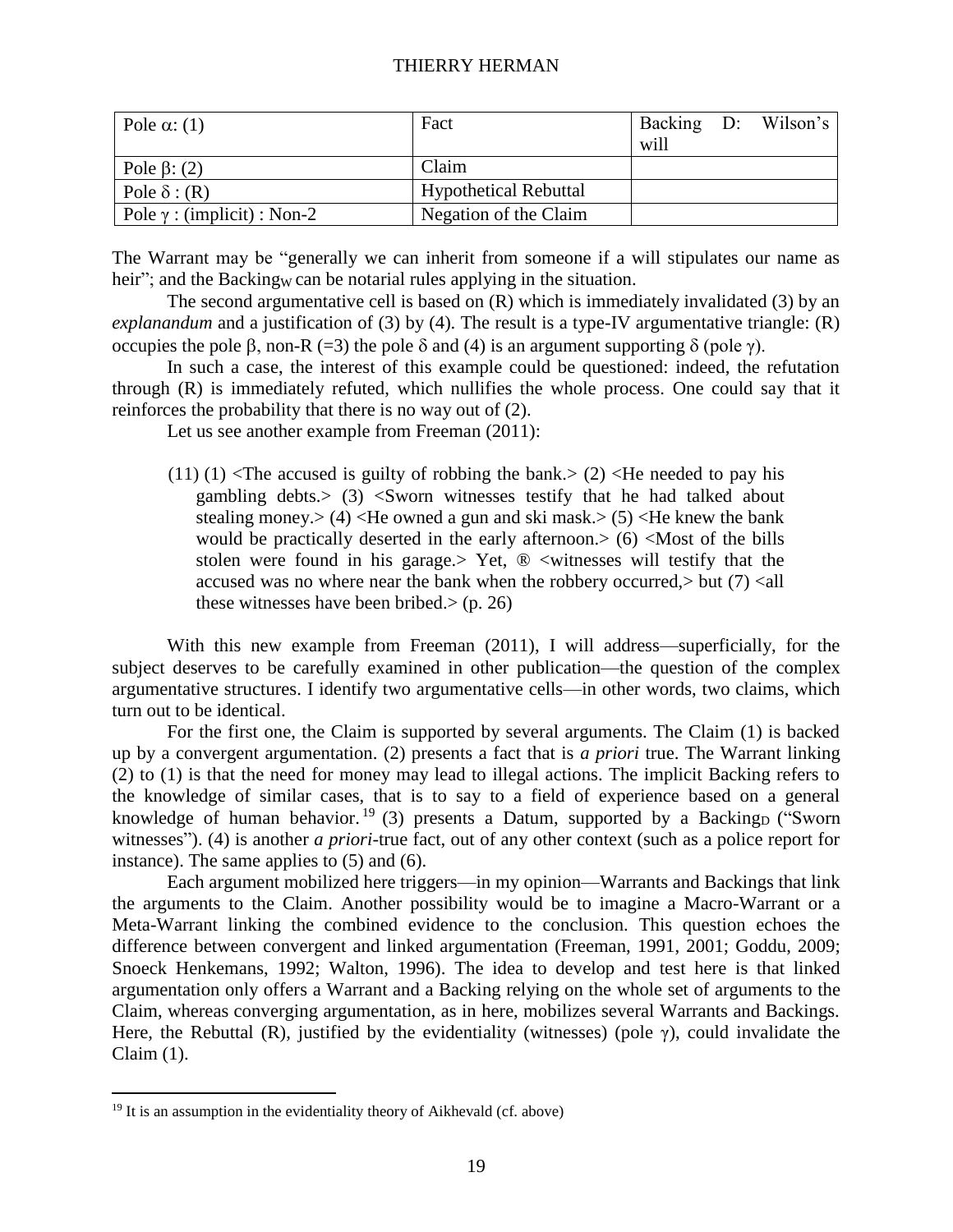But this first complex argumentative cell is joined to another. (R), which should invalidate (1), is in turn invalidated by a stronger argument (pole  $\gamma$  of a second argumentative square) that leads to the rejections of the aforementioned testimonies. And, therefore, it nullifies the invalidation of the Claim  $(1)$  initiated by  $(R)$ . Note that  $(7)$  is an a priori true Datum: the fact is not justified.

# **9. Conclusion**

Many elements mentioned here should be refined and examined more thoroughly, but the ambition of this talk was to give an overview of an argumentative theory revised through the eyes of a linguist analysing natural language argumentation. I focused specifically on the consequences for the starting points of argumentation and the bias of objectivity that happen under particular circumstances, according to the theme of the conference.

As noted in the introduction, this "modified double Toulminian layout" model should be tested on natural examples and broader corpuses. However, in my opinion, the proposal I make here, by dissociating the function and the poles, has the benefit to:

- Cover every possibility of counter-discourses integration:
	- o Concession ("even if") with or without a stronger argument
	- o Refutation ("unless")
	- o Disagreement (pole  $\beta$  vs  $\delta$ )
- Circumscribe a maximal argumentative cell as a strong unit which enables us to deal with the cases of complex argumentative combinations, through four zones of cell development:
	- o When the Rebuttal is refuted (right development of the square)
	- o When a subordinate argumentation that is upstream-oriented is developed (i.e. supporting a Datum that already supports a Claim)
	- o When an argumentation is developed downstream (i.e. using a Claim as an argument for a new argumentation)
	- o When a counter-argument that could be used as a concession is invalidated rather than leading to a concession (left development of the square)
- Refine the definition of a Backing as an evidential component of argumentation
- Refine the definition of Data as not only facts but starting points of argumentation
- Anchor Data with an evidential Backing, which is optional

In brief, I argue that this refined model of Toulmin's layout helps to identify starting points of argumentation, and study their nature and their potential evidential support, in order to understand rhetorical effects of speaker's choices in this matter. This model enables us indeed to observe the way in which these starting points constrain the audience to admit facts as true or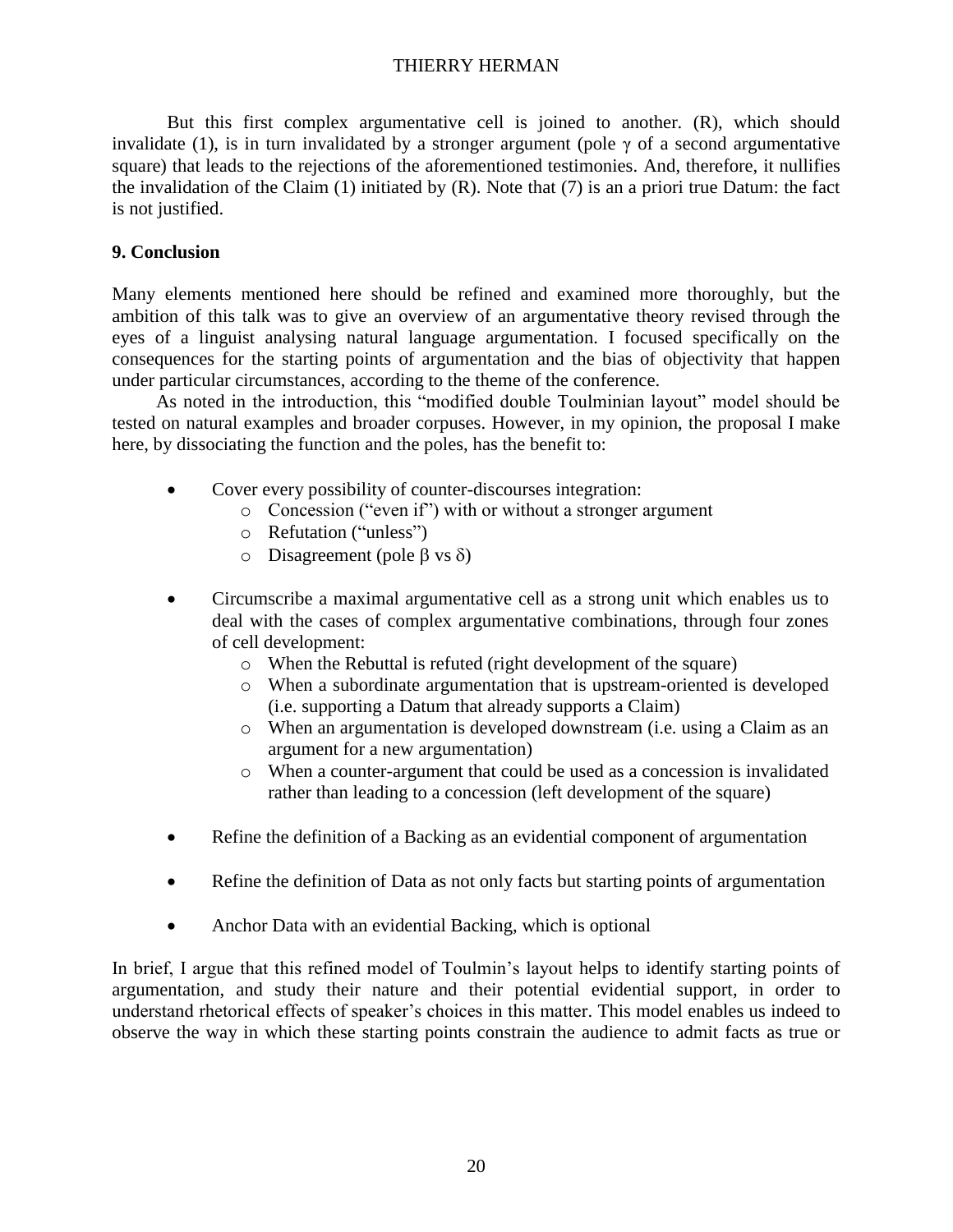opinions as shared.<sup>20</sup> To me, the original dialectical part of Toulmin's layout is better integrated and flexible enough to consider many naturally occurring argumentations.

These are the reasons why this adapted version of the Toulminian tool looks quite promising to me, both to account for argumentation in a descriptive way and to draw attention to some enlightening aspects that persuasive mechanisms reveal when studied in a cognitive, linguistic and social perspective, a perspective that I wish to develop with my colleague Steve Oswald.

#### **References**

 $\overline{a}$ 

Aikhenvald, A. Y. (2006). *Evidentiality* (Reprint). Oxford: Oxford University Press.

- Amossy, R. (2012). *L'argumentation dans le discours*. Paris: A. Colin.
- Aristotle. (2014). *Complete Works of Aristotle: The Revised Oxford Translation* (Vol. 1). Princeton University Press.
- Burge, T. (1993). Content preservation. *Philosophical Review* 102 (4), 457–488.
- Cicero. (1888). *De inventione.* (C. D. Yonge, Trans.). London: Bell
- Danblon, E. (2005). *La fonction persuasive: Anthropologie du discours rhétorique: Origines et actualité*. Paris: A. Colin.
- de Jonge, E. (2008). Pertinence de l'utilisation du modèle de Toulmin dans l'analyse de corpus. *Argumentation et Analyse du Discours* 1, 1-14. Retrieved from http://aad.revues.org/251
- de Saussure, L. (2014). Présuppositions discursives, assertion d'arrière-plan et persuasion. In: T. Herman & S. Oswald (Eds.), *Rhétorique et cognition: Perspectives théoriques et stratégies persuasives* [*Rhetoric and cognition: Theorical perspectives and persuasive strategies*], (pp. 279–312). Bern: P. Lang.
- Ducrot, O. (1972). *Dire et ne pas dire: Principes de sémantique linguistique*. Paris: Hermann.
- Eemeren, F. H. van (1996). *Fundamentals of Argumentation Theory: A Handbook of Historical Backgrounds and Contemporary Developments*. Mahwah NJ: L. Erlbaum.
- Eemeren, F. H. van, Garssen, B., Krabbe, W., Erik C., Snoek Henkemans, F. A., Verheij, Bart, & Wagemans, J. H. M. (2014). *Handbook of Argumentation Theory*. Dordrecht: Springer.
- Englebretson, R. (2007). *Stancetaking in Discourse: Subjectivity, Evaluation, Interaction*. John Benjamins Publishing.
- Freeman, J. B. (1991). *Dialectics and the Macrostructure of Arguments: A Theory of Argument Structure*. Berlin/New York: Foris Publications.
- Freeman, J. B. (2001). Argument structure and disciplinary perspective. *Argumentation* 15 (4), 397–423. http://doi.org/10.1023/A:1012022330148
- Freeman, J. B. (2005). *Acceptable Premises: An Epistemic Approach to an Informal Logic Problem*. Cambridge: Cambridge University Press.

 $20$  In my opinion, this form of discursive presupposition (de Saussure, 2014) seems to presume objectivity on the speaker's part, which can be feigned or may skew the argumentative debate. Since I am a specialist of monologal discourse rather than debate, I will simply suggest this: It seems to me that imposing a global agreement on an opinion or the truth of mentioned facts is an important bias in any debate. If, indeed, the contradictor does not share in the supposedly collective agreement or if he is not familiar with the facts that are being referred to or does not know them as false, he may expose himself to a form of symbolic social isolation (the corresponding reasoning would be: "I disagree with the *doxa*. Therefore, what will be the effects if I publicly question it, including the effects on my own image?"). The bias also implies that the contradictor loses the high ground on the debate, because he has to make do with pieces of information that are unknown to him and that he is unable to contradict or to check.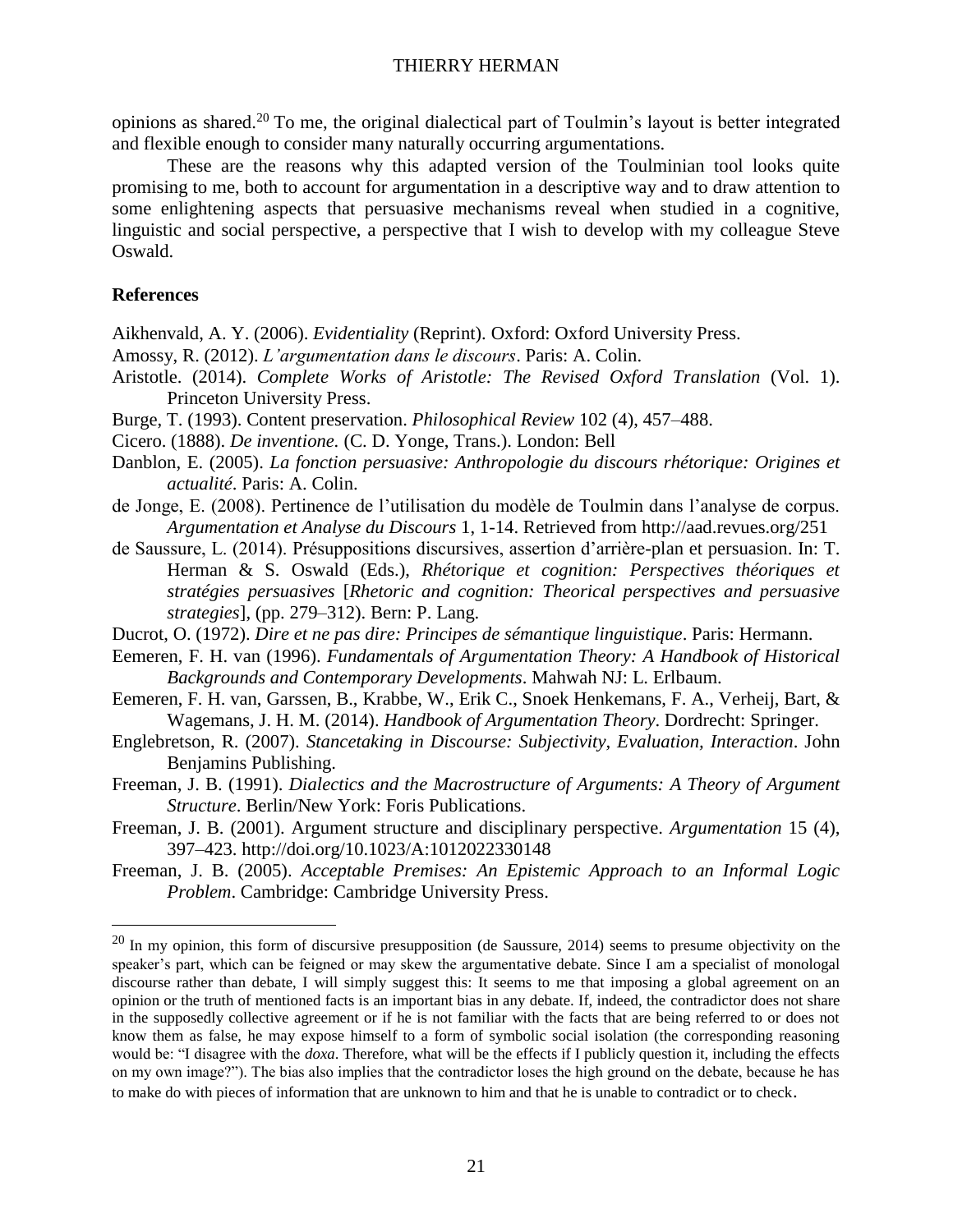- Freeman, J. B. (2011). *Argument Structure: Representation and Theory*. Dordrecht; New York: Springer.
- Goddu, G. C. (2009). Against making the linked-convergent distinction. In: F. H. van Eemeren & B. Garssen (Eds.), *Pondering on Problems of Argumentation* (pp. 181–189). Springer Netherlands. Retrieved from
	- http://link.springer.com/chapter/10.1007/978-1-4020-9165-0\_13
- Gosselin, L. (2010). *Les modalités en français: La validation des représentations*. Amsterdam; New York: Ed. Rodopi.
- Govier, T. (2005). *A Practical Study of Argument* (6th ed.). Belmont: Thomson Wadsworth. (Original work published 1985)
- Grize, J-B. (1990). *Logique et langage*. Paris: Ophrys.
- Grize, J-B. (1996). *Logique naturelle et communications*. Paris: Presses universitaires de France.
- Herman, T. (2014). L'argument d'autorité : De sa structure à ses effets. In T. Herman & S. Oswald (Eds.), *Rhétorique et cognition : Perspectives théoriques et stratégies persuasives* (pp. 153–184). Bern; Berlin: Peter Lang.
- Herman, T. (2015). A plea for a linguistic distinction between explanation and argument. In: F. H. van Eemeren & B. Garssen (Eds.), *Reflections on Theoretical Issues in Argumentation Theory* (pp. 247–258). Netherlands: Springer
- Herman, T. (forthcoming). *Autopsie du discours persuasif: Des outils pour une analyse rhétorique des discours*. Retrieved from http://www.thierryherman.ch/livre-enprepublication/
- Herman, T., & Micheli, R. (2015). Quelques enjeux d'une théorie de l'argumentation à l'échelle du texte. In *Faire texte* (pp. 91–110). Besançon: Presses universitaires de Franche-Comté.
- Hitchcock, D. (2003). Toulmin's warrants. In: F. H. van Eemeren, J. A. Blair, C. A. Willard, & A. F. Snoeck Henkemans (Eds.), *Anyone Who Has a View* (pp. 69–82). Retrieved from http://link.springer.com/chapter/10.1007/978-94-007-1078-8\_6
- Hitchcock, D., & Verheij, B. (Eds.). (2006). *Arguing on the Toulmin Model*. Dordrecht: Springer Netherlands. Retrieved from

http://link.springer.com/10.1007/978-1-4020-4938-5

- Jaffe, A. (2009). *Stance: Sociolinguistic Perspectives*. Oxford University Press.
- Kennedy, G. A. (1994). *A New History of Classical Rhetoric*. Princeton, NJ: Princeton University Press.
- Micheli, R., & Jacquin, J. (2012). Entre texte et interaction: Propositions méthodologiques pour une approche discursive de l'argumentation en sciences du langage. *SHS Web of Conferences 1*, 599–611. http://doi.org/10.1051/shsconf/20120100128
- Millikan, R. G. (1995). *Language, Thought, and other Biological Categories: New Foundations for Realism* (3rd printing). Cambridge, MA: The MIT Press.
- Moeschler, J. (1989). *Modélisation du dialogue: Représentation de l'inférence argumentative*. Paris: Hermès.
- Oswald, S., & Herman, T. (2016). Argumentation, conspiracy and the Moon: A rhetoricalpragmatic analysis. In: S. Greco & M. Danesi (Eds.), *Case Studies in Discourse Analysis* (pp. 295–330). Munich: Lincom Europa.
- Perelman, C., & Olbrechts-Tyteca, L. (1958). *Traité de l'argumentation: La nouvelle rhétorique*. Paris: Presses univ. de France.
- Plantin, C. (1990). *Essais sur l'argumentation: Introduction à l'étude linguistique de la parole argumentative*. Paris: Ed. Kimé.